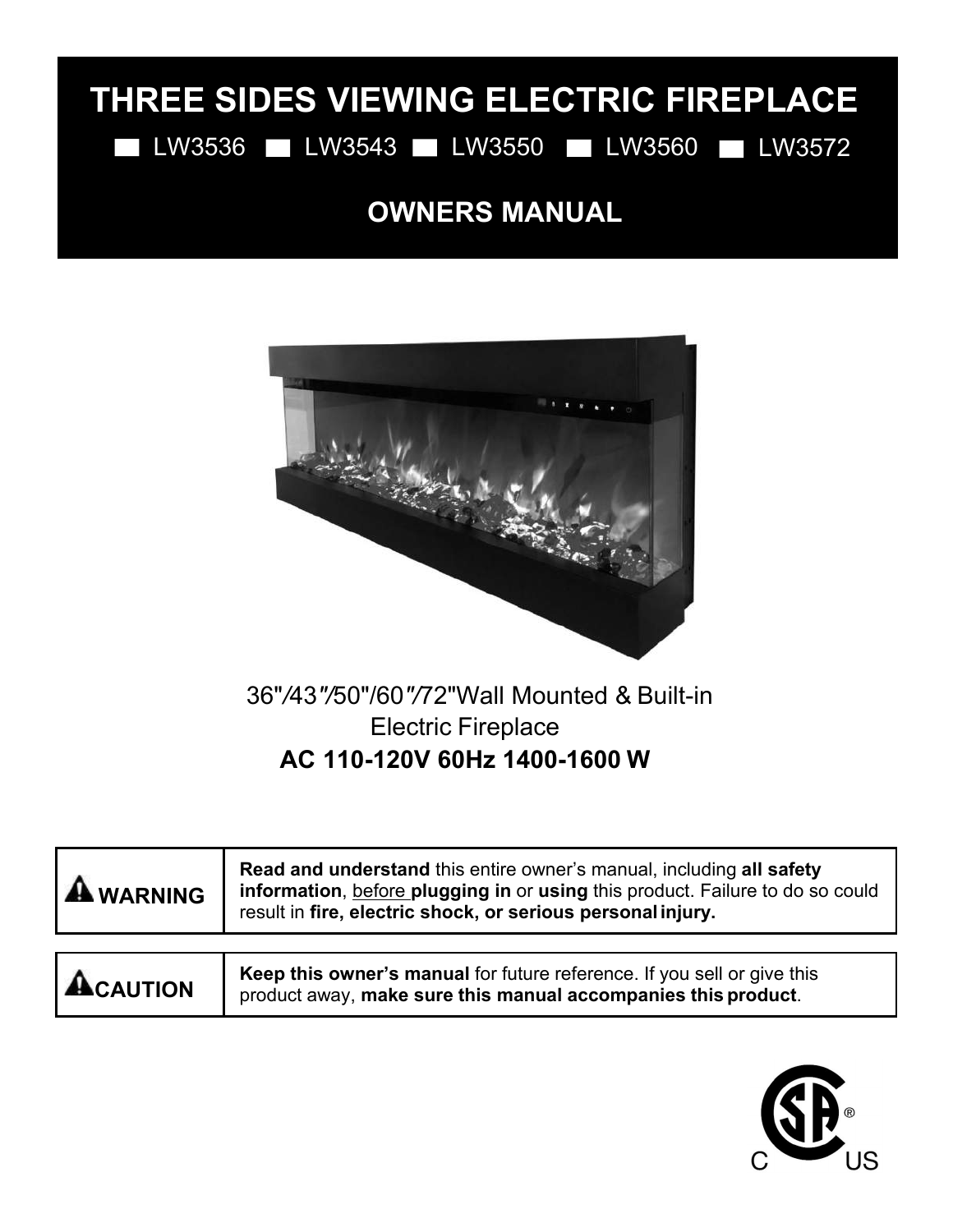# **WARNING**

- **IMPORTANT SAFETY INFORMATION!**<br> **Read all instructions before using this heater!**<br>
This heater is **hot when in use**. To avoid burns, DO NOT let bare skin touch hot surfaces. If<br>
provided, use handles when moving this heat **Read all instructions before using this heater!**<br> **Read all instructions before using this heater!**<br> **Read all instructions before using this heater!**<br> **Provided, use handles when in use**. To avoid burns, DO NOT let bare **IMPORTANT SAFETY INFORMATION!**<br>• Read all instructions before using this heater!<br>• This heater is hot when in use. To avoid burns, DO NOT let bare skin touch hot surfaces. If<br>provided, use handles when moving this heater. **IMPORTANT SAFETY INFORMATION!**<br>Read all instructions before using this heater!<br>This heater is hot when in use. To avoid burns, DO NOT let bare skin touch hot surfaces. If<br>provided, use handles when moving this heater. Kee **IMPORTANT SAFETY INFORMATION!**<br> **Read all instructions before using this heater!**<br>
This heater is hot when in use. To avoid burns, DO NOT let bare skin touch hot surfaces. If<br>
provided, use handles when moving this heater **the heater** is **herior server the heater the heater!**<br> **AWARNING**<br>
• Read all instructions before using this heater!<br>
• This heater is hot when in use. To avoid burns, DO NOT let bare skin touch hot surfaces. If<br>
provid **IMPORTANT SAFETY INFORMATION!**<br>
• Read all instructions before using this heater!<br>
• This heater is not when in use. To avoid burns, DO NOT let bare skin touch hot surfaces. If<br>
provided, use handles when moving this heat Face all instructions before using this heater!<br>This heater is hot when in use. To avoid burns, DO NOT let ba<br>provided, use handles when moving this heater. Keep combust<br>furniture, pillows, bedding, papers, clothes, and cu **■** Read all instructions before using this heater!<br>
■ This heater is hot when in use. To avoid burns, DO NOT let bare skin touch hot surfaces. If<br>
provided, use handles when moving this heater. Keep combustible materials **This heater is hot when in use.** To avoid burms, **DO NOT** let bare skin touch hot surfaces. If<br>provided, use handles when moving this heater. Keep combustible materials, such as<br>furniture, pillows, bedding, papers, clothe This heater is **hot when in use**. To avoid burns, **DO NOT** let bare skin touch **hot** surfaces. If provided, use handos when moving this heater. Keep combustible materials, such as further the fundation in the surface is th
- 
- 
- **Connect of the properly strategy and the matter of the matter of the property of the property of the property of the property of the property of the property of the property of the property of the property of the property Solution** the heater, and **keep them away from the sides and rear.**<br> **DO NOT** operate any heater with a **damaged cord or plug** or after the heater malfunctions,<br> **DO NOT** operate any heater with a **damaged cord or plug** o <ul>\n<li> <b>Extreme caution</b> is necessary when any heater is used by or near children or invalids and whenever the heater is left operating and unattended.</li>\n<li> <b>DO NOT</b> operate any heater with a damaged cord or plug or after the heater malfunctions, has been dropped or a damaged in any manner. Discard heater, or return to authorized service facility for examination and/or repair.</li>\n<li> <b>DO NOT</b> run power cord under carrying. <b>DO NOT</b> cover power cord with throw rugs, runners, or similar coverings. <b>DO NOT</b> route power cord under further or applications. Arrange power cord away from traffic area, and where it will not be tripped over.</li>\n<li> <b>Connect</b> to <b>properly grounded outlets</b> ONLY.</li>\n<li> <b>Object</b> To prevent a possible fire, <b>DO NOT **DO NOT** operate any heater with a **damaged cord or plug** or after the heater malfunctions,<br>has been dropped or damaged in any manner. Discard heater, or return to authorized service<br>facility for examination and/or repair. A heater has **hot and arcing or sparking parts** inside. Development of the manufacture may cond with throw the mean of the condition and/or repair.<br>
• **DO NOT** run power cord under carpeting. **DO NOT** cover power cord wit facility for examination and/or repair.<br> **DO NOT** run power cord under carpeting. **DO NOT** cover power cord with throw rugs<br>
or similar coverings. **DO NOT** route power cord under furniture or appliances. Arras<br>
cord **away Use this heater only as described in this manual. Any other use not recommended by**
- 
- **Connect to properly grounded outlets ONLY.**<br> **DO NOT insert** or allow foreign objects to enter any ventilation or exhaust opening<br>
this may cause electric shock or fire, or damage the heater.<br> **Converted a possible fire,**
- this may cause electric shock or fire, or damage the heater.<br>To prevent a possible fire, DO NOT block air intakes or exhaus<br>cause a fire. DO NOT use on soft surfaces, like a bed, where op<br>A heater has hot and arcing or spa
- 
- or similar coverings. DO NOT route power cord under turniture or appliances. Arrange power<br>cord away from traffic area, and where it will not be tripped over.<br>**Connect to properly grounded outlets ONLY.**<br>**this may cause el ALWAYS plug heaters directly into a wall outlet/receptacle. NEVER use with an**<br> **ALWAYS** plug heater into a wall outlet some of the manage the heater.<br> **A** heater has not and arcing or sparking parts inside. DO NOT use i **DO NOT insert or allow foreign objects to enter any ventilation or exhaust opening**, as<br> **To prevent a possible fire, DO NOT** block air intakes or exhaust in any manner. Doing so could<br>
cause a fire. DO NOT use on soft su ■ To prevent a possible fire, **DO NOT** block air intakes or exhaust in any manner. Doing so could<br> **Cause a fire. DO NOT** use on soft surfaces, like a bed, where openings may become blocked.<br>
● A heater has hot and arcriv cause a fire. **DO NOT** use on soft surfaces, like a bed, where openings may become blocked.<br>
• A heater has hot and arcing or sparking parts inside. DO NOT use it in areas where<br> **9 Use this heater only as described in thi** gasoline, paint, or flammable liquids are used or stored.<br>
Use this heater only as described in this manual. Any other use not recommended by<br>
the manufacturer may cause fire, electric shock, or injury to persons.<br>
ALWAYS ■ Use this heater only as described in this manual. Any other use not recommended by<br>
the manufacturer may cause fire, electric shock, or injury to persons.<br>
■ ALWAYS plug heaters directly into a wall outlet/receptacle. N
- 
- 
- **NEVER 1999 THE SERVIG SERVER AND THE SERVER IS CONDINGLED THE CREATED THEORY ON THE CREATED THEORY CONDINGLED THEORY ON THE DREATED ON NOT place the heater near a bed because objects such as pillows or blank the bed and b** This product is **not intended** to be a **primary heat source**. It is for supplemental heat only it is for supplemental heat only the heater of a primary rooms, or any other location where the heater is heat to heat out the ■ **INDOOR** use only! NEVER use this heater outdoors! Doing so may other location where the heater could fall into a bathtub or pool, become damp, or cany other location where the heater could fall into a bathtub or pool, **Risk of electric shock! DO NOT OPEN!** No user-serviceable parts inside!<br> **Rightary of the stock** of electric shocking the metal part of the shocker of the shockage. Upplug the unit and clean with a vacuum ONLY. DO NOT ri
- 
- 
- 
- 
- 
-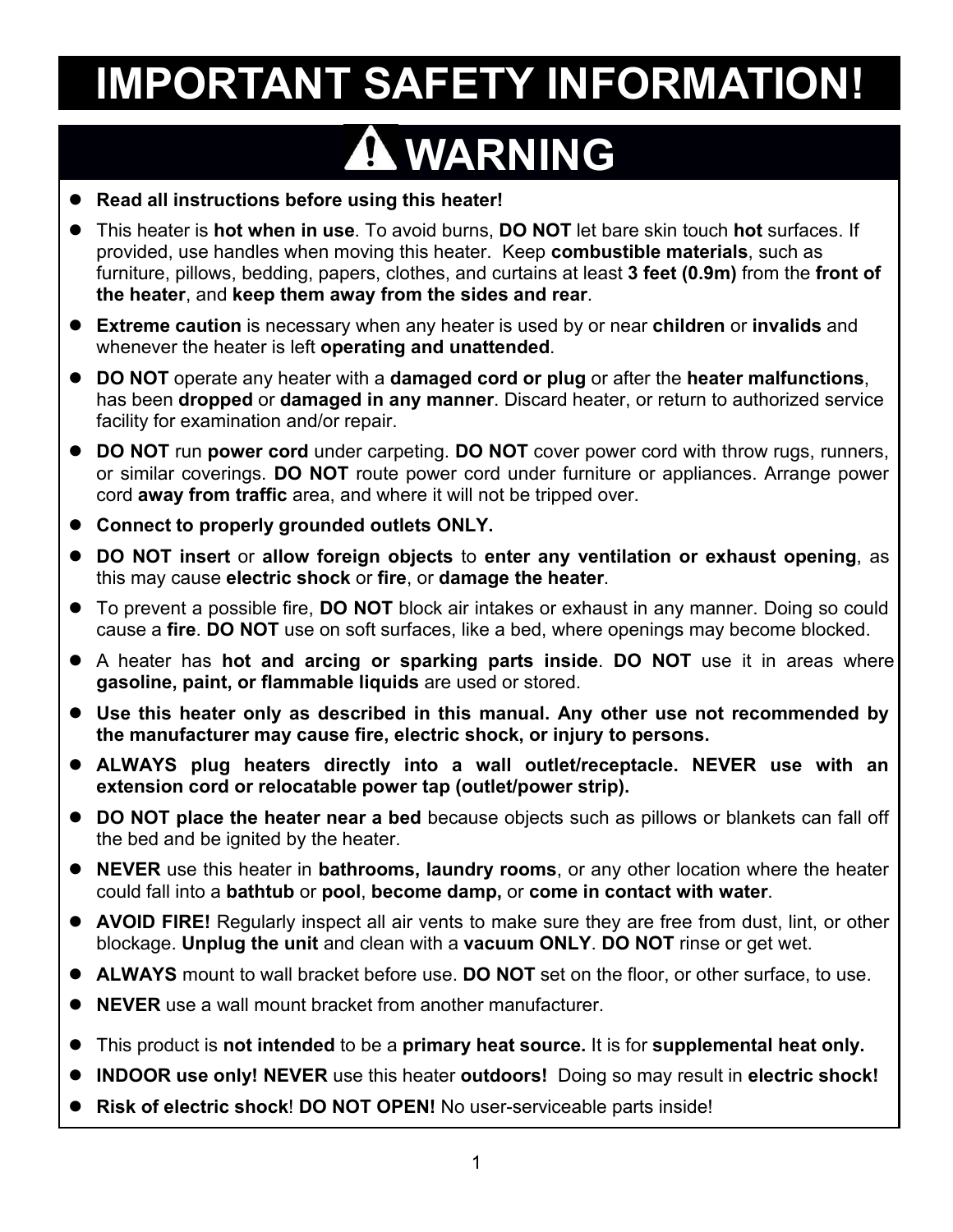- 
- **ALWAYS** turn this heater off before unplugging it from the outlet.<br>
 **ALWAYS** disconnect this unit from the power supply before performing any assembly cleaning, or before relocating the electric fireplace.<br>
 **NEVER** ■ **ALWAYS** turn this heater off before unplugging it from the outlet.<br>
■ **ALWAYS** disconnect this unit from the **power** supply **before** performing any assembly or cleaning, or before relocating the electric fireplace.<br>
■ **ALWAYS** turn this heater off before unplugging it from the outlet.<br> **ALWAYS** disconnect this unit from the power supply before performincleaning, or before relocating the electric fireplace.<br> **NEVER** leave this heater una
- 
- 
- **ALWAYS** turn this heater off before unplugging it from the outlet.<br>
 **ALWAYS** disconnect this unit from the power supply before performing any assembly or cleaning, or before relocating the electric fireplace.<br>
 **NEV** ■ **ALWAYS** turn this heater off before unplugging it from the outlet.<br>
■ **ALWAYS** disconnect this unit from the power supply before performing any assembly or cleaning, or before relocating the electric fireplace.<br>
■ **NEV ■ ALWAYS** turn this heater off before unplugging it from the outlet.<br>
■ ALWAYS disconnect this unit from the power supply before performing any assembly or<br> **● NEVER** leave this heater unattended. ALWAYS unplug this heat **connections**<br>**connect** this unit from the power supply before performing any assembly or<br>cleaning, or before relocating the electric fireplace.<br>**NEVER** leave this heater unattended. **ALWAYS** unplug this heater when not in <ul>\n<li>ALWAYS turn this heater off before unplugging it from the outlet.</li>\n<li>ALWAYS discounts disconnect this unit from the power supply before performing any assembly or cleaning, or before relocating the electric fireplace.</li>\n<li>NEVER leave this heater unattended. ALWAYS unplug this heater when not in use.</li>\n<li>ALWAYS store this heater in a dry location. NEVER use the fireplace if it has become wet.</li>\n<li>NEVER plug this heater into an outlet that is old, cracked, or has any loose wires or connections. Plugging this heater into a faulty outlet could result in electric arcing within the outlet that could cause the outlet to overhead or catch fire.</li>\n<li>ALWAYS check your heater cord and plug connections with each use!</li>\n<li>i) MAKESURE the plug fits tight in the outlet! Faulty wall outlet connections or loose plugs can cause the outlet to overheat.</li>\n **ALWAYS** turn this heater off before unplugging it from the outlet.<br> **ALWAYS** disconnect this unit from the power supply before performing any assembly or<br>
cleaning, or before relocating the electric fireplace.<br> **NEVER** le WAYS disconnect this unit from the power supply be<br>WAYS disconnect this unit from the power supply be<br>aning, or before relocating the electric fireplace.<br>VER leave this heater unattended. ALWAYS unplug this<br>WAYS store this **Exercise of the state of the state of the state of the state of the state of the state of the state of the state of the state when not in use.**<br> **ALWAYS** store this heater unattended. **ALWAYS** unplug this heater when not not occurred with the use of other appliances. **IMATYS** store this heater in a dry location. **NEVER** use the fireplace if it has become wet.<br> **NEVER** plug this heater into an outlet that is **old, cracked,** or has any **loose wires or**<br> **Connections.** Plugging this heate **NEVER** plug this heater into an outlet that is **old, cracked,** or has any **loose wires or**<br> **CONDITE CONDITE CONDITE CONDITE CONDITE CONDITE CONDITE CONDITE CONDITE CONDITE CONDITE ALWAYS check your heater cord and plug c Electrician is heater into and outlet was both the fact with the faulty outlet could result in electric and let that could cause the outlet to overheat or catch fire.**<br> **MAYS** check your heater cord and plug connections w
- -
	-
	-
	-
- **ALWAYS** check your heater cord and plug connections with each use!<br>
i) MAKE SURE the plug fits tight in the outlet! Faulty wall outlet connections c<br>
can cause the outlet to overheat.<br>
ii) Heaters draw more current than ALWAYS check your heater cord and plug connections with each use!<br>
i) MAKE SURE the plug fits tight in the outlet! Faulty wall outlet connections or<br>
can cause the outlet to overheat.<br>
ii) Heaters draw more current than s For the plug fits tight in the outlet! Faulty wall outlet connections or<br>
can cause the outlet to overheat.<br>
ii) Heaters draw more current than small appliances. Overheating may occur even<br>
not occurred with the use of ot can cause the outlet to overheat.<br>
ii) **Heaters draw more current** than small appliances. Overheating may occ<br>
not occurred with the use of other appliances.<br>
iii) During use check frequently to see if the plug outlet or f **MUST be properly grounded** to the outlet box (see the outlet box (see the outlet box (see the outlet box (see the outlet box (see the outlet box (see the outlet box (see the outlet box (see the outlet box (see the outlet ii) Heaters draw more current than small appliances. Overheating<br>not occurred with the use of other appliances.<br>iii) During use check frequently to see if the plug outlet or face plate<br>iv) If the outlet or face plate is HO i) MAKE SURE the plug fits tight in the outlet! Faulty wall out<br>can cause the outlet to overheat.<br>ii) Heaters draw more current than small appliances. Overhe<br>not occurred with the use of other appliances.<br>iii) During use c
- 

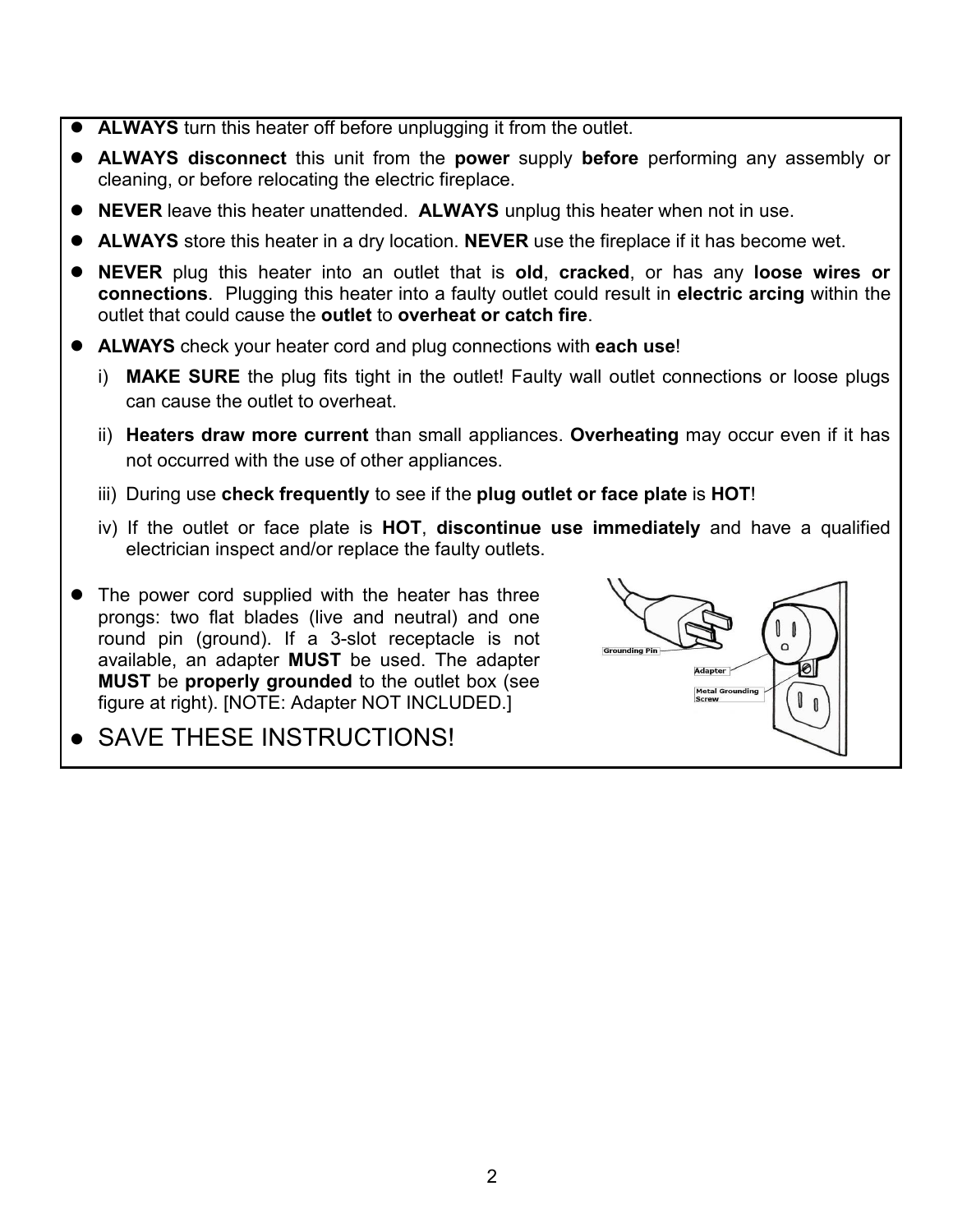## **Preparation**



**CITCIT:**<br>This product includes a **GLASS panel!** Always use **extreme caution** when handling<br>glass. Failure to do so could result in **personal injury** or **property damage**.<br>Il parts and hardware from the carton and place th **glass.** Failure to do so could result in **personal injury** or **property damage**.<br>Remove all parts and hardware from the carton and place them on a clean, soft, dry surface. Parts and<br>assembly steps are grouped for wall-ha **Preparation**<br>
This product includes a **GLASS panel!** Always use extreme caution when handling<br> **glass.** Failure to do so could result in personal injury or property damage.<br>
Remove all parts and hardware from the carton a **Preparation**<br>
This product includes a **GLASS** panel! Always use extreme caution when handling<br>
glass. Failure to do so could result in personal injury or property damage.<br>
Remove all parts and hardware from the carton and **Preparation**<br> **This product includes a GLASS panel!** Always use extreme caution when handling<br>
Remove all parts and hardware from the carton and place them on a clean, soft, dry surface. Parts and<br>
assembly steps are grou **Preparation**<br>
This product includes a GLASS panel! Always us<br>
glass. Failure to do so could result in personal injury<br>
Remove all parts and hardware from the carton and place them<br>
assembly steps are grouped for wall-hang

| <b>Preparation</b>                                                                            |                              |                                                                             |                   | This product includes a GLASS panel! Always use extreme caution when handling                                                                                                                            |
|-----------------------------------------------------------------------------------------------|------------------------------|-----------------------------------------------------------------------------|-------------------|----------------------------------------------------------------------------------------------------------------------------------------------------------------------------------------------------------|
|                                                                                               |                              | glass. Failure to do so could result in personal injury or property damage. |                   |                                                                                                                                                                                                          |
| nothing is missing. Dispose of packaging materials properly. Please recycle wheneverpossible. |                              |                                                                             |                   | Remove all parts and hardware from the carton and place them on a clean, soft, dry surface. Parts and<br>assembly steps are grouped for wall-hanging or recessing use. Check the parts list to make sure |
|                                                                                               |                              |                                                                             |                   | You will need the following tools (not included): Phillips screwdriver; stud finder; level; tape measure;                                                                                                |
| electric drill; 1/4" wood drill bit, hammer.                                                  |                              |                                                                             |                   |                                                                                                                                                                                                          |
| <b>Parts and Hardware</b>                                                                     |                              |                                                                             |                   |                                                                                                                                                                                                          |
|                                                                                               |                              |                                                                             |                   |                                                                                                                                                                                                          |
|                                                                                               |                              | <b>ANNANANANANANA</b>                                                       |                   |                                                                                                                                                                                                          |
|                                                                                               |                              | <b>B</b> – Wood Screws                                                      |                   | $C$ – Drywall anchors                                                                                                                                                                                    |
|                                                                                               |                              |                                                                             |                   |                                                                                                                                                                                                          |
| $A$ – Fireplace                                                                               |                              | <b>E-Remote Control</b>                                                     |                   | <b>F-Metal bracket</b>                                                                                                                                                                                   |
|                                                                                               |                              | dochacoocho                                                                 | Alle Patrick Will | contract products                                                                                                                                                                                        |
| <b>G-Wall Bracket</b><br>Fixed on back of firebox                                             | <b>H-Decorative Crystals</b> | (Big&Small, Black and Clear)                                                | I - Log set       | J - Plastic Tray                                                                                                                                                                                         |
|                                                                                               |                              |                                                                             |                   |                                                                                                                                                                                                          |
| <b>Specification and Dimension</b>                                                            |                              |                                                                             |                   |                                                                                                                                                                                                          |
|                                                                                               |                              |                                                                             |                   |                                                                                                                                                                                                          |
|                                                                                               |                              |                                                                             |                   |                                                                                                                                                                                                          |
|                                                                                               |                              |                                                                             | 1000000           |                                                                                                                                                                                                          |
| F                                                                                             |                              |                                                                             | Ε<br>Β            |                                                                                                                                                                                                          |

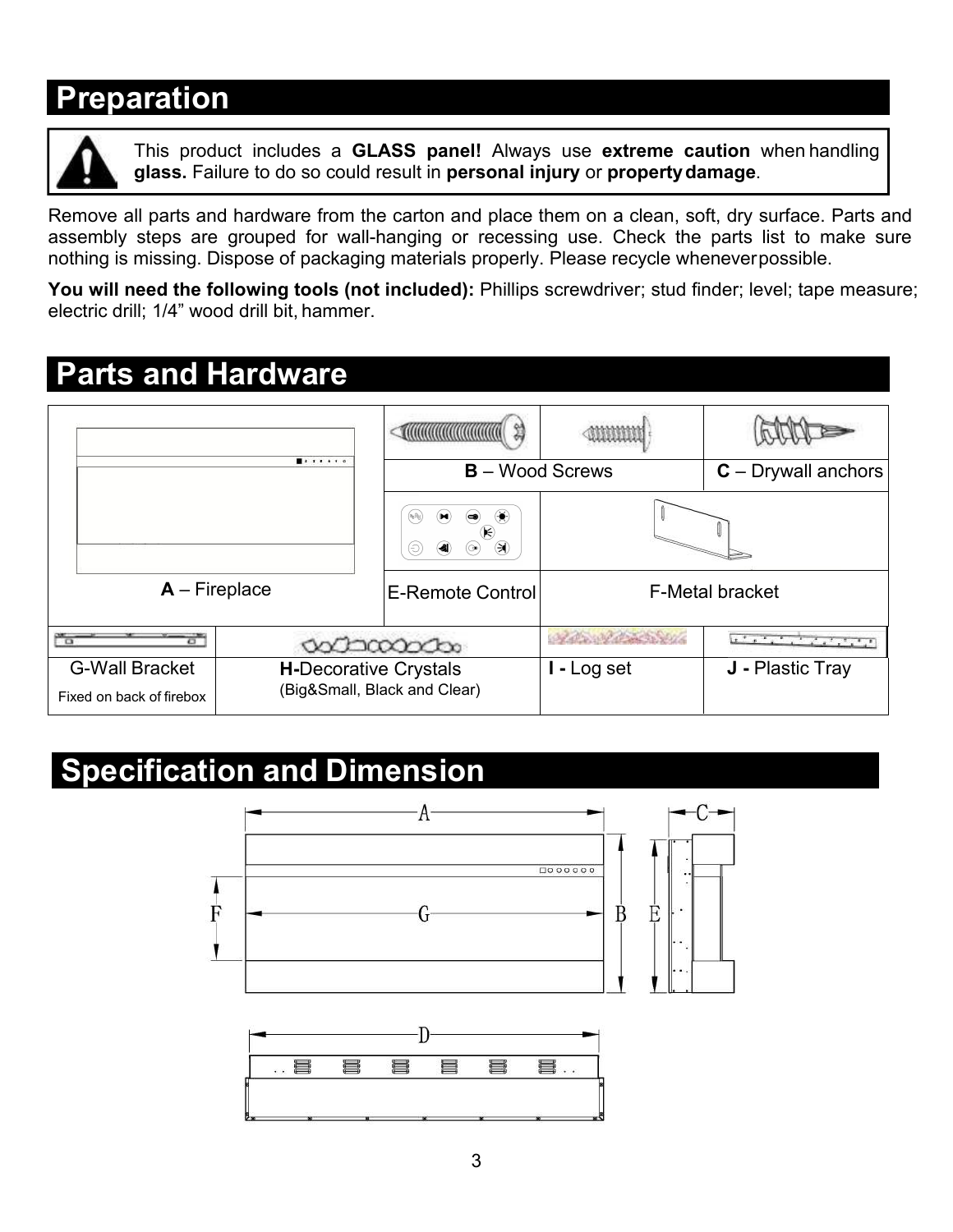|                                  |         |        |      | <b>PRODUCT DIMENSIONS</b> |         |         |          |
|----------------------------------|---------|--------|------|---------------------------|---------|---------|----------|
| <b>Model Number</b>              | A       | В      | C    | D                         | Е       | F       | G        |
| LW3536                           | 36.6"   | 19.1"  | 7.9" | 35.5"                     | 18.3"   | 10.1"   | 36.4"    |
|                                  | 93cm    | 48.4cm | 20cm | 90.2cm                    | 46.56cm | 25.61cm | 92.57cm  |
| LW3543                           | 43.3"   | 19.1"  | 7.9" | 42.2"                     | 18.3"   | 10.1"   | 43.1"    |
|                                  | 110.2cm | 48.4cm | 20cm | 107.22cm                  | 46.56cm | 25.61cm | 109.6cm  |
| LW3550                           | 50"     | 19.1"  | 7.9" | 48.9"                     | 18.3"   | 10.1"   | 49.8"    |
|                                  | 127cm   | 48.4cm | 20cm | 124.2cm                   | 46.56cm | 25.61cm | 126.57cm |
| LW3560                           | 60"     | 19.1"  | 7.9" | 58.9"                     | 18.3"   | 10.1"   | 59.8"    |
|                                  | 152.4cm | 48.4cm | 20cm | 149.6cm                   | 46.56cm | 25.61cm | 151.97cm |
| LW3572                           | 72"     | 19.1"  | 7.9" | 70.9"                     | 18.3"   | 10.1"   | 71.8"    |
|                                  | 182.8cm | 48.4cm | 20cm | 180cm                     | 46.56cm | 25.61cm | 182.37cm |
| <b>Installation and Assembly</b> |         |        |      |                           |         |         |          |

| LW3572                                                                                                                                                                                                                                                                | 72"<br>182.8cm                                                                 | 19.1"<br>48.4cm                                  | 7.9"<br>20cm      | 70.9"<br>180cm | 18.3"<br>46.56cm | 10.1"<br>25.61cm              | 71.8"<br>182.37cm |
|-----------------------------------------------------------------------------------------------------------------------------------------------------------------------------------------------------------------------------------------------------------------------|--------------------------------------------------------------------------------|--------------------------------------------------|-------------------|----------------|------------------|-------------------------------|-------------------|
| <b>Installation and Assembly</b>                                                                                                                                                                                                                                      |                                                                                |                                                  |                   |                |                  |                               |                   |
| Your appliance is a wall-mounted, recessed and/or mantel installed appliance. Select a suitable<br>location that is<br>not susceptible to moisture and is away from drapes, furniture and high trafficareas.<br>NOTE: Follow all National and local electrical codes. |                                                                                |                                                  |                   |                |                  |                               |                   |
| <b>MINIMUM CLEARANCE TO COMBUSTIBLES</b>                                                                                                                                                                                                                              |                                                                                |                                                  |                   |                |                  |                               |                   |
|                                                                                                                                                                                                                                                                       |                                                                                | Measurements are taken from the glass front.     |                   |                |                  |                               |                   |
| <b>Bottom</b><br><b>Sides</b><br><b>Back</b>                                                                                                                                                                                                                          | 0"<br>0"<br>0"                                                                 |                                                  | Top<br><b>Top</b> |                |                  | 0" to mantel<br>0" to ceiling |                   |
| <b>MINIMUM MANTEL CLEARANCES</b>                                                                                                                                                                                                                                      |                                                                                |                                                  |                   |                |                  |                               |                   |
|                                                                                                                                                                                                                                                                       |                                                                                |                                                  | <b>WARNING</b>    |                |                  |                               |                   |
|                                                                                                                                                                                                                                                                       | WHEN USING PAINT OR LACQUER TO FINISH THE MANTEL, THE PAINT OR LACQUER MUST BE | <b>HEAT RESISTANT TO PREVENT DISCOLOURATION.</b> |                   |                |                  |                               |                   |
|                                                                                                                                                                                                                                                                       |                                                                                | $0''(0 \text{ mm})$                              | <b>MANTEL</b>     |                |                  |                               |                   |



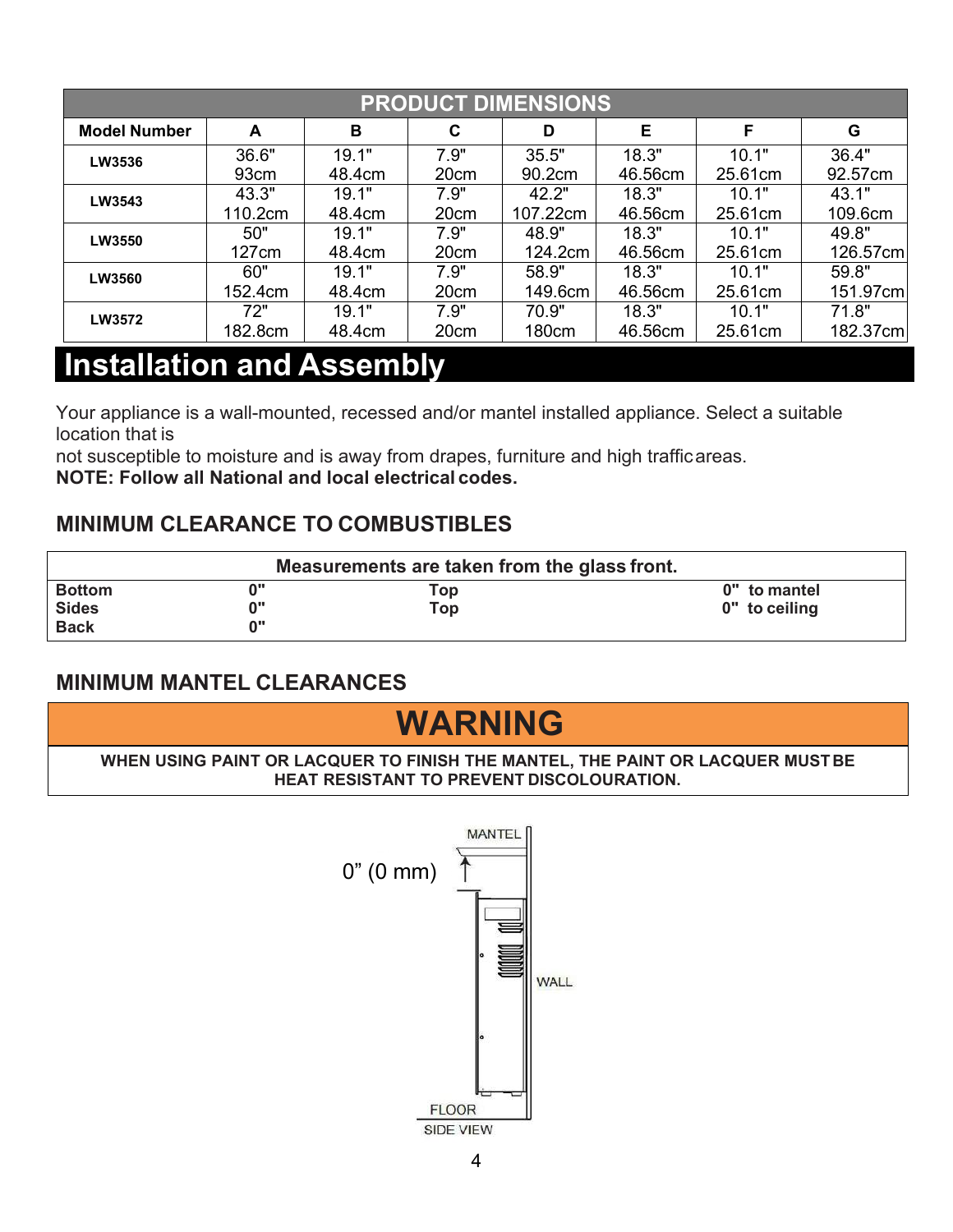

|                     | <b>Framing Hole Size</b> |                  |
|---------------------|--------------------------|------------------|
| <b>Model Number</b> | W                        | H                |
| <b>LW3536</b>       | 35.9" (91.2CM)           | 18.84" (47.86CM) |
| <b>LW3543</b>       | 42.71" (108.3CM)         | 18.84" (47.86CM) |
| <b>LW3550</b>       | 49.29" (125.2CM)         | 18.84" (47.86CM) |
| <b>LW3560</b>       | 59.29" (150.6CM)         | 18.84" (47.86CM) |
| <b>LW3572</b>       | 71.25" (181CM)           | 18.84" (47.86CM) |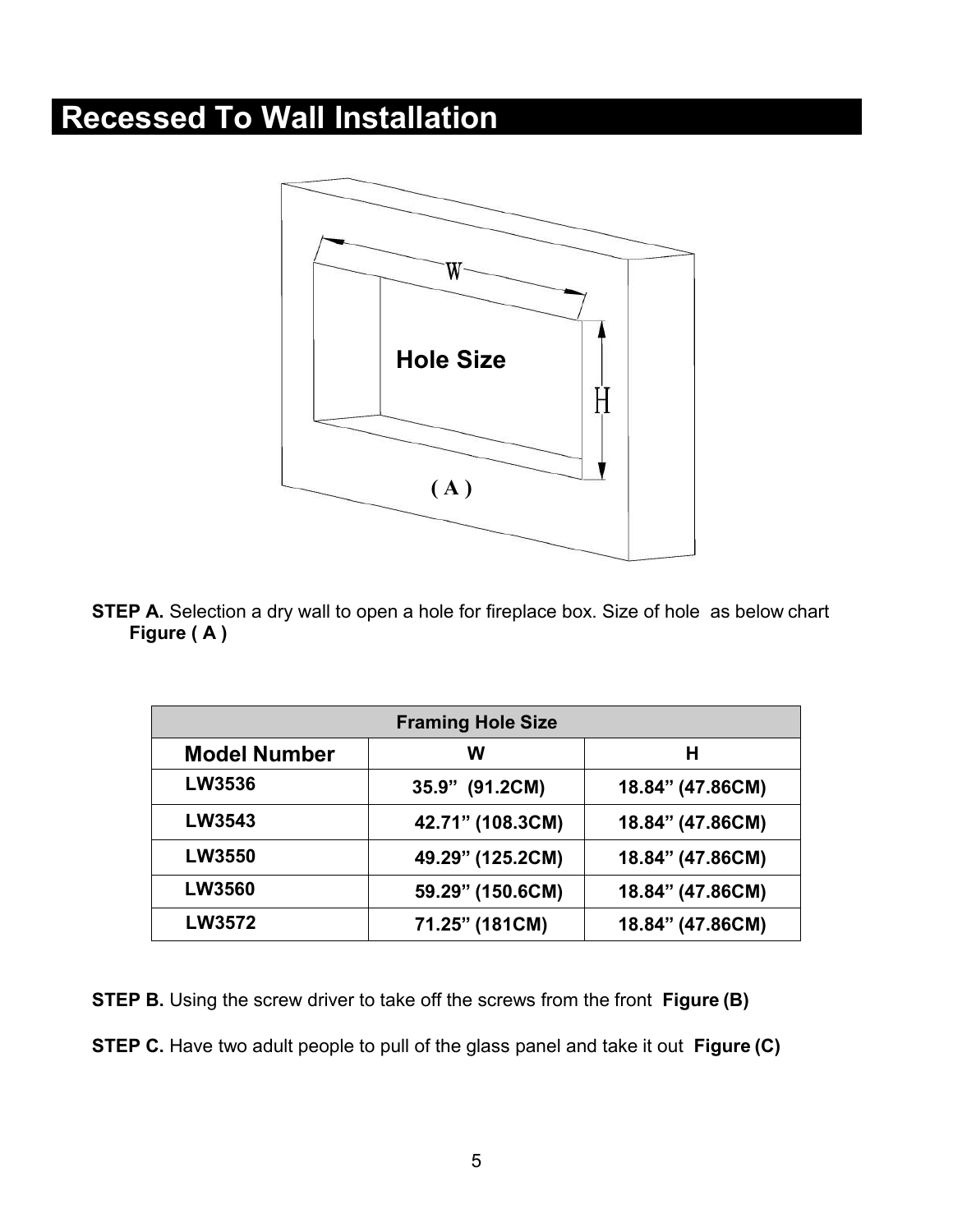







**STEP D.** Fix the metal brackets (F) to the BOTTOM and to the TOP of the fireplace box. **Figure (D,E)**

**NOTE:** Metal brackets can be use as movable, please adjust to the best location as need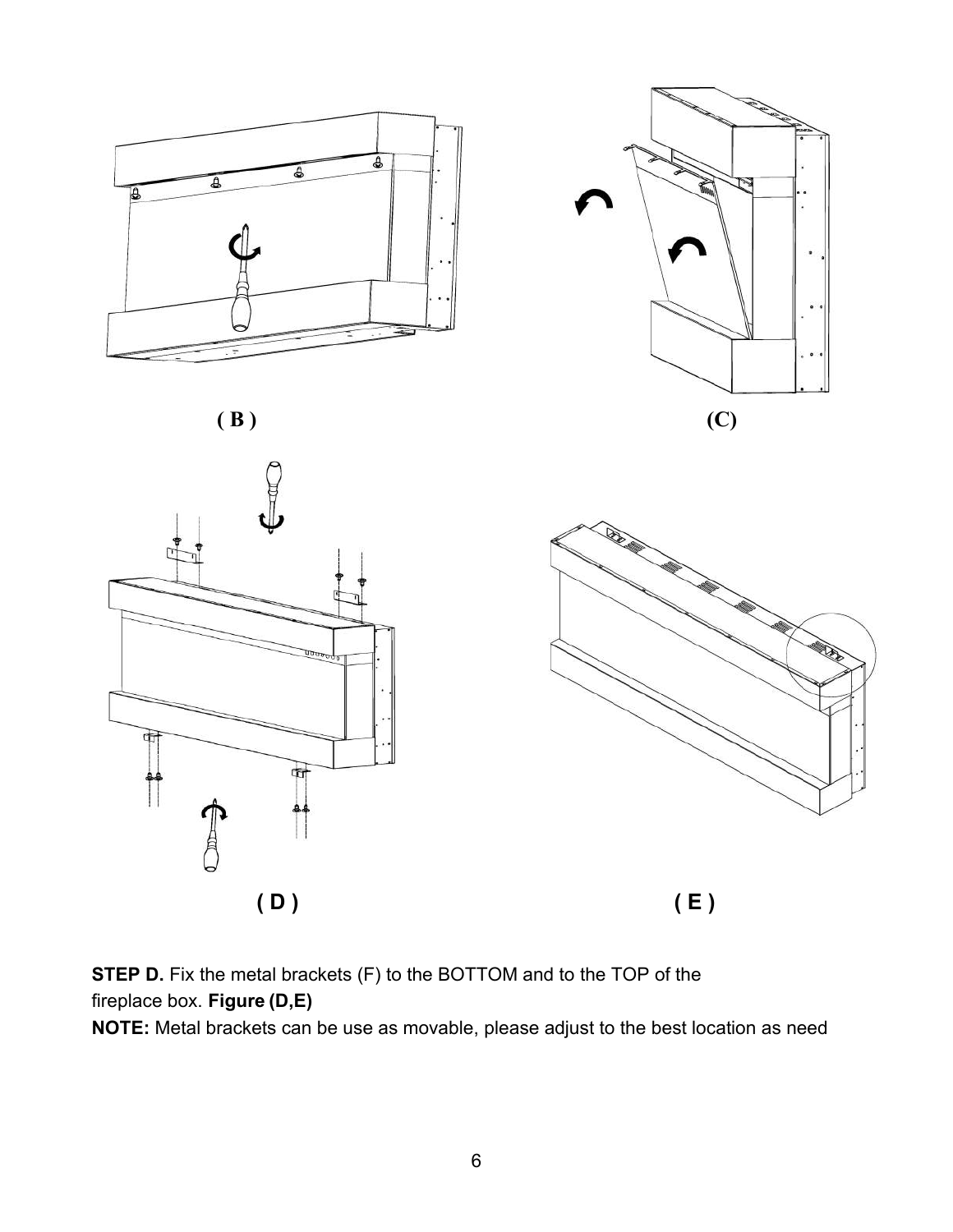**STEP E.** Have two adult people<br>to lift of the fireplace box and put<br>it inside of the wall opening hole.<br>Using the screw driver to fix all STEP E. Have two adult people<br>to lift of the fireplace box and put<br>it inside of the wall opening hole.<br>Using the screw driver to fix all<br>wood screws and drywall anchors<br>through the metal brackets to STEP E. Have two adult people<br>to lift of the fireplace box and put<br>it inside of the wall opening hole.<br>Using the screw driver to fix all<br>wood screws and drywall anchors<br>through the metal brackets to<br>ware used and fixing ti STEP E. Have two adult people<br>to lift of the fireplace box and put<br>it inside of the wall opening hole.<br>Using the screw driver to fix all<br>wood screws and drywall anchors<br>through the metal brackets to<br>the wall and fixing tig STEP E. Have two adult people<br>to lift of the fireplace box and put<br>it inside of the wall opening hole.<br>Using the screw driver to fix all<br>wood screws and drywall anchors<br>through the metal brackets to<br>the wall and fixing tig STEP E. Have two adult people<br>to lift of the fireplace box and put<br>it inside of the wall opening hole.<br>Using the screw driver to fix all<br>wood screws and drywall anchors<br>through the metal brackets to<br>the wall and fixing tig STEP E. Have two adult people<br>to lift of the fireplace box and put<br>it inside of the wall opening hole.<br>Using the screw driver to fix all<br>wood screws and drywall anchors<br>through the metal brackets to<br>the wall and fixing tig screwed.



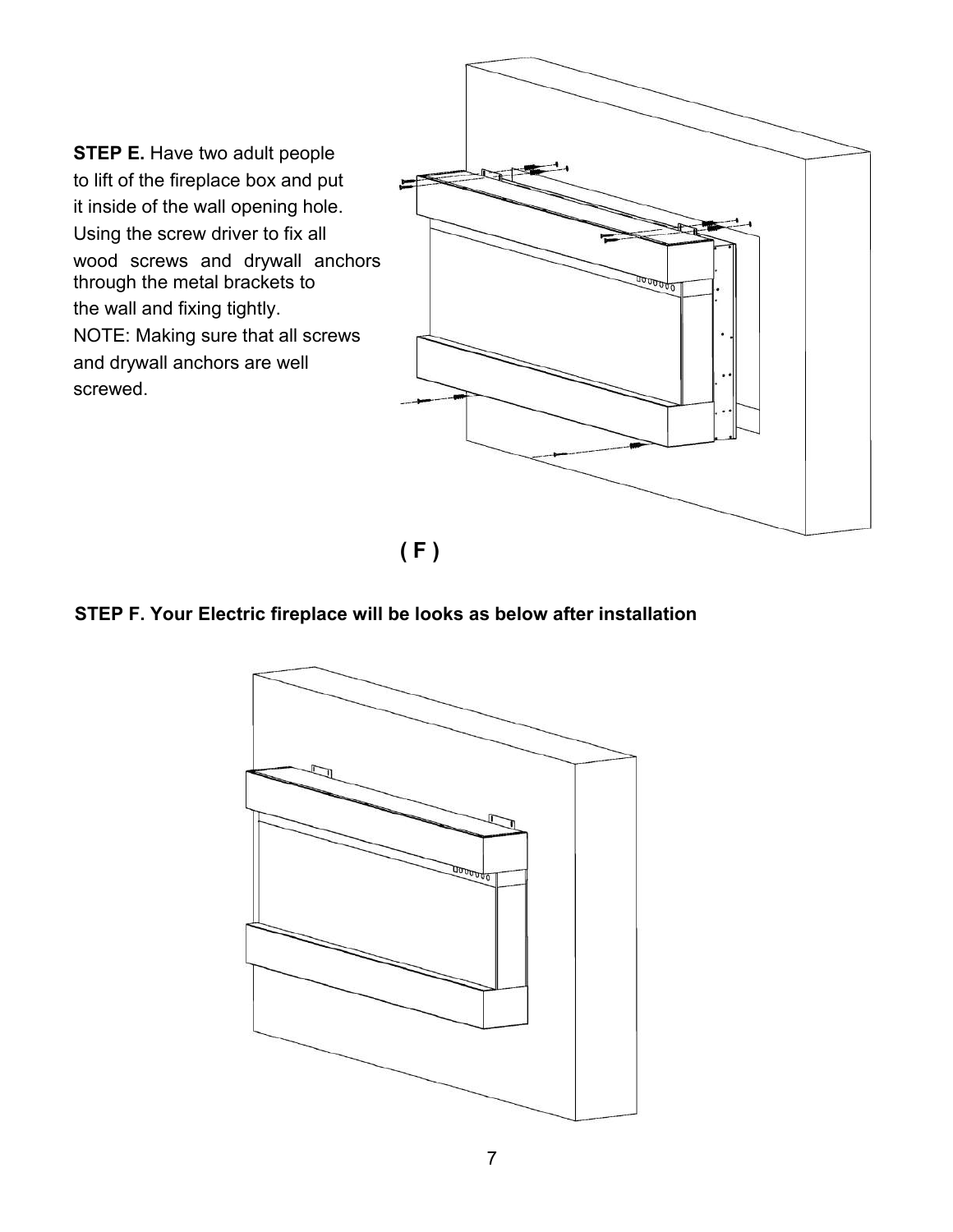Wall Mounted Installation<br>Due to the many different materials used on different walls, it is highly recommended<br>that you consult your local builder before you install this appliance on the wall.<br>A.Select a location that is Wall Mounted Installation<br>Due to the many different materials used on different walls, it is highly recommended<br>that you consult your local builder before you install this appliance on the wall.<br>A.Select a location that is Wall Mounted Installation<br>Due to the many different materials used on different walls, it is highly recommended<br>that you consult your local builder before you install this appliance on the wall.<br>A.Select a location that is **Wall Mounted Installation**<br>Due to the many different materials used on different walls, it is highly recommended<br>that you consult your local builder before you install this appliance on the wall.<br>A.Select a location that Wall Mounted Installation<br>Due to the many different materials used on different walls, it is highly recommended<br>that you consult your local builder before you install this appliance on the wall.<br>A.Select a location that is etc. **Wall Mounted Installation**<br>
Due to the many different materials used on different walls, it is highly recommended<br>
that you consult your local builder before you install this appliance on the wall.<br> **A.**Select a location **Wall Mounted Installation**<br>
Due to the many different materials used on different walls, it is highly recommended<br>
that you consult your local builder before you install this appliance on the wall.<br> **A.** Select a location Wall Mounted Installation<br>Due to the many different materials used on different walls, it is highly recommended<br>that you consult your local builder before you install this appliance on the wall.<br>A.Select a location that is **Wall Mounted Installation**<br>Due to the many different materials used on different walls, it is highly recommended<br>that you consult your local builder before you install this appliance on the wall.<br>**A.**Select a location tha **Wall Mounted Installation**<br>Due to the many different materials used on dift<br>that you consult your local builder before you in<br>A.Select a location that is not prone to moisture<br>away from combustible materials such as curta **IVERT INTOUTTEED INSTERTATION**<br>
Due to the many different walls, it is highly recommended<br>
Due to the many different materials used on different walls, it is highly recommended<br> **A.** Select a location that is not prone to **Fraction** when the state of the state of the state of the state of the state of that you consult your local builder before you install this away from combustible materials such as curtain drape etc.<br> **B.** Have two people **A.** Select a location that is not prone to moisture and is location away from combustible materials such as curtain drapes, etc.<br> **B.** Have two people hold the appliance against the wall to location.<br> **C.** Place unit face

location.

away from combustible materials such as curtain drapes,<br>etc.<br>**B**.Have two people hold the appliance against the wall to docation.<br>**C.**Place unit face down on a soft, non abrasive surface. R<br>the back of the unit by removing etc.<br> **B**. Have two people hold the appliance against the wall to docation.<br> **C.** Place unit face down on a soft, non abrasive surface. Re<br>
the back of the unit by removing the screws, refer to Figure<br> **D.** Mark out locati **B.** Have two people not the appliance against the wall to d<br>location.<br>**C.** Place unit face down on a soft, non abrasive surface. Re<br>the back of the unit by removing the screws, refer to Figure<br>**D.** Mark out location, then **Example 20** Screws. This bracket<br>screws. This bracket<br>MUST have the hooks facing upward and be lev<br>**recommended that the**<br>**mounting bracket (G) be**<br>**Screwed into the wall studs**<br>**Where possible. If the wall**<br>**Studs cannot** mounting bracket (G) be<br>Screwed into the wall studs<br>Where possible. If the wall<br>Studs cannot be used, ensure<br>That the supplied plastic anchors a<br>the bracket is adequately secured.<br>E. With the wall mounting bracket inst<br>ins







LW3536-50 Wall Bracket Illustrated 8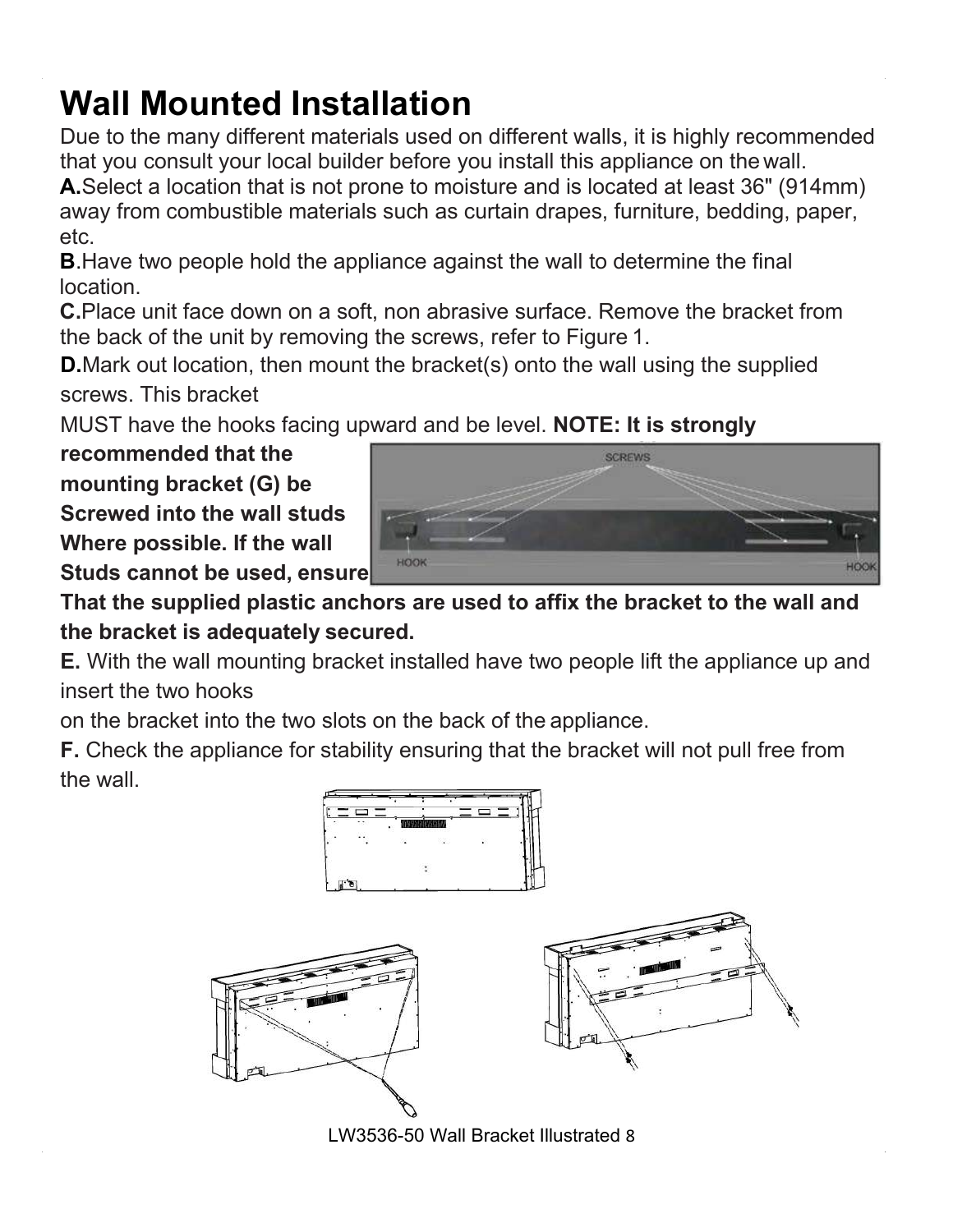



LW3560-72 Wall Bracket Illustrated

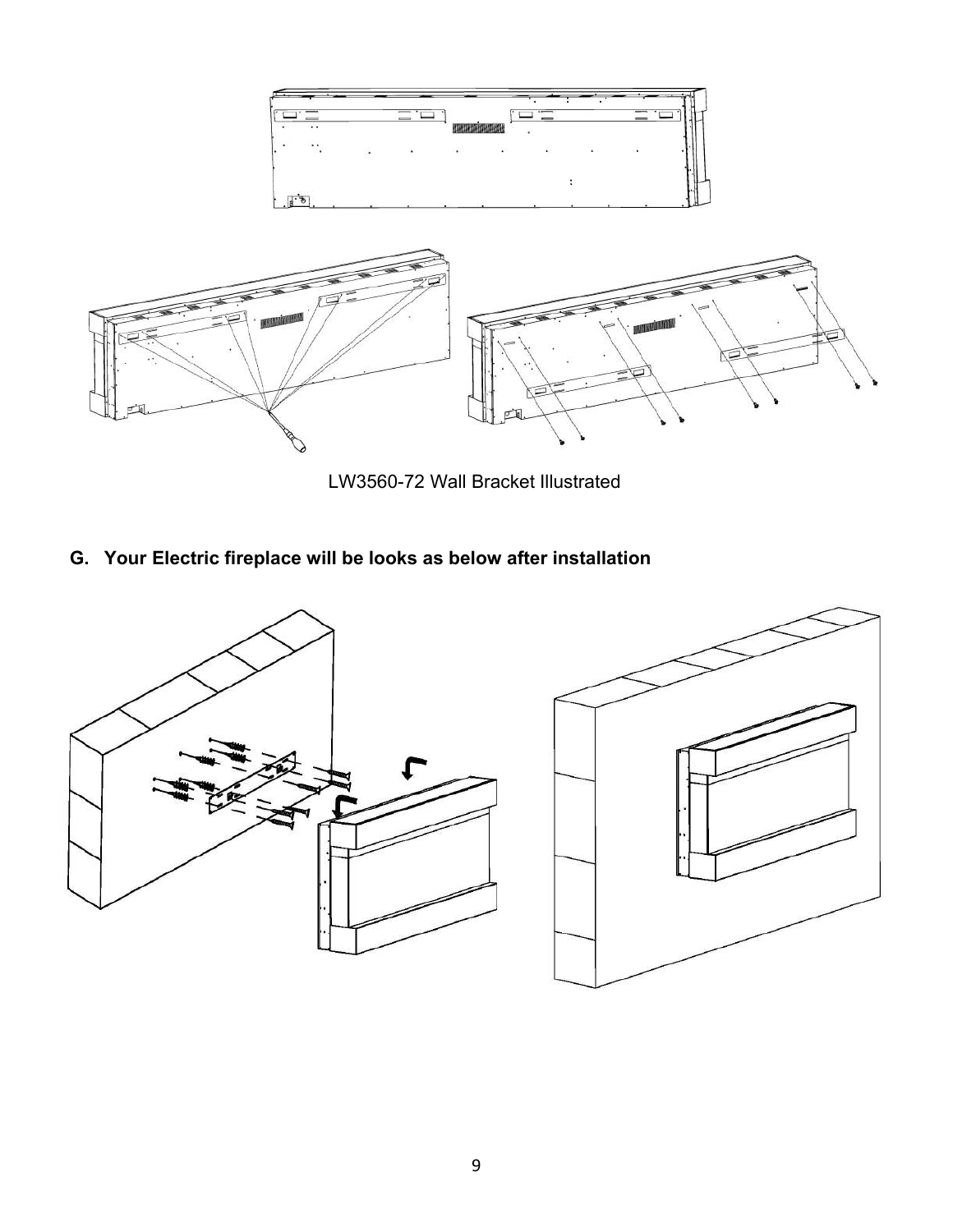- Log-set / Crystal Ember Installation<br>(NOTE:Please make the installation according to the embers which you bought orselected.)<br>A. Glass front must be removed and the appliance must be mounted in its final location<br>before th
- **Log-set / Crystal Ember Installation**<br>
(NOTE:Please make the installation according to the embers which you bought orselected.)<br> **A.** Glass front must be removed and the appliance must be mounted in its final location<br>
be **Log-set / Crystal Ember Installation**<br>
(NOTE:Please make the installation according to the embers which you bought orselected.)<br> **A.** Glass front must be removed and the appliance must be mounted in its final location<br>
be **g-set / Crystal Ember Installation**<br>E:Please make the installation according to the embers which you bough<br>Glass front must be removed and the appliance must be mounted in its fire<br>before the log-set / crystal /embers are
- **Log-set / Crystal Ember Installation**<br> **A.** Glass front must be removed and the appliance must be mounted in its final location<br> **A.** Glass front must be removed and the appliance must be mounted in its final location<br> **B g-set / Crystal Ember I**<br>FE:Please make the installation according to<br>Glass front must be removed and the applian<br>before the log-set / crystal /embers are install<br>If your fireplace come with log-set, take the lo<br>media slo **C.** To switch to Crystal Ember Installation<br>
A. Glass front must be removed and the appliance must be mounted in its final location<br>
before the log-set */* crystal /embers are installed.<br>
B. If your fireplace come with lo **g-set / Crystal Ember Installation**<br>
E:Please make the installation according to the embers which you bought or selected.)<br>
Glass front must be removed and the appliance must be mounted in its final location<br>
before the l **E:Please make the installation according to the embers which you bought orselected.)**<br> **Glass front must be removed and the appliance must be mounted in its final location**<br> **Define the log-set / crystal /embers are insta**



Figure 2

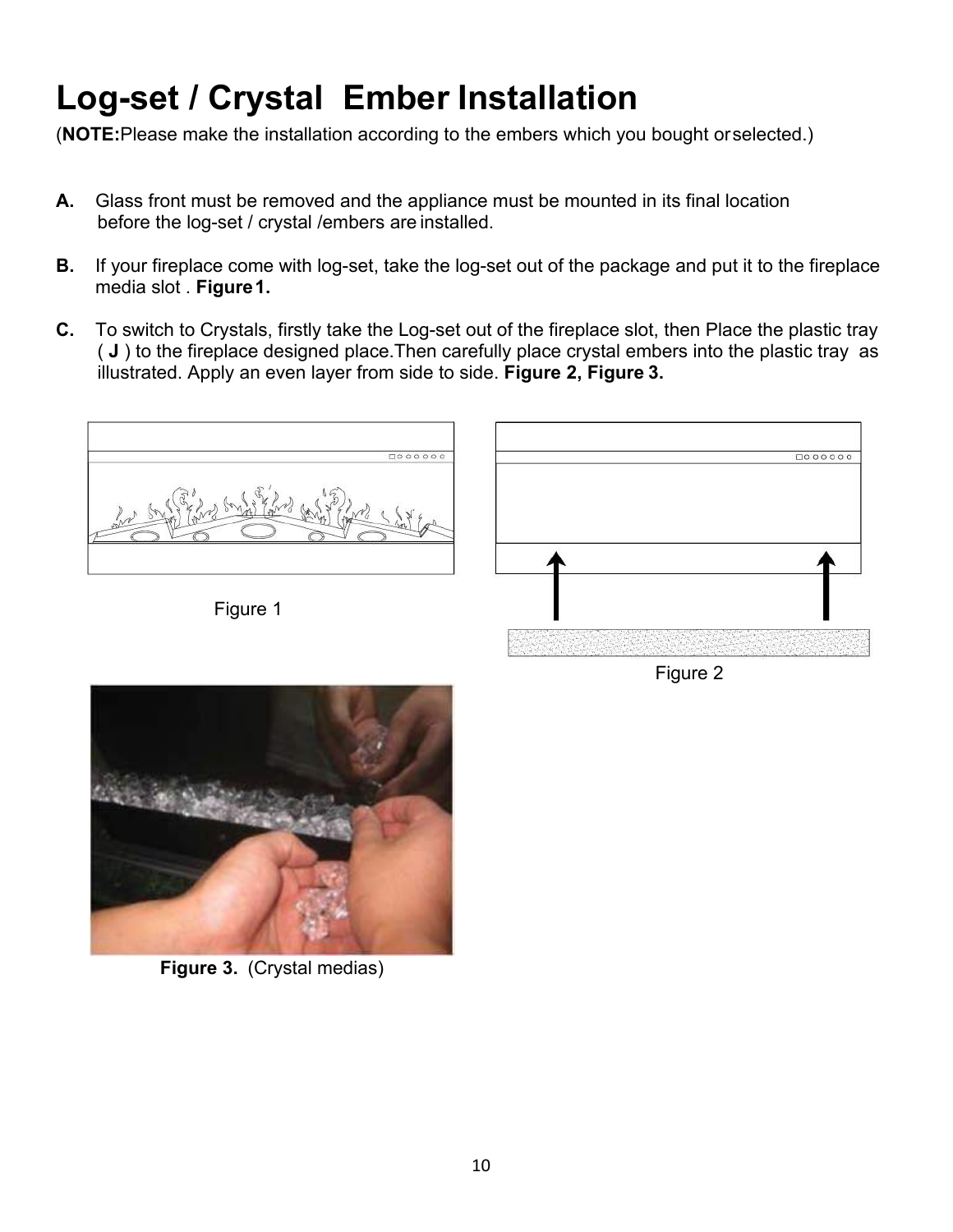## **Operation**



**Read and understand** this entire owner's manual, including **all safety information**, before plugging in or using this product. Failure to do so could result in **electric shock,**<br>fire, serious injury, or death.<br>Nower cord **fion**<br>**First**<br>**fire, serious injury, or death.**<br>**fire, serious injury, or death.**<br>**hower cord into a AC 110-120Volt outlet (see IMPORTA**<br>**nd 3**) Make sure the outlet is in good condition and the

## **Power**

Plug the power cord into a AC 110-120Volt outlet (see **IMPORTANT SAFETY INFORMATION** on **Pages 2 and 3**). Make sure the outlet is in good condition and that the plug is not loose. **NEVER** exceed the maximum amperage for the circuit. **DO NOT** plug other appliances into the samecircuit.

## **Methods of Operation**

This electric fireplace can be operated by the CONTROL PANEL/TOUCH PANEL, or by the batterypowered REMOTE CONTROL.

The operation and functions of the two methods are the same.

Before operating, please review the **IMPORTANT SAFETY INFORMATION** on **Pages 2 and 3,** and heed all warnings.

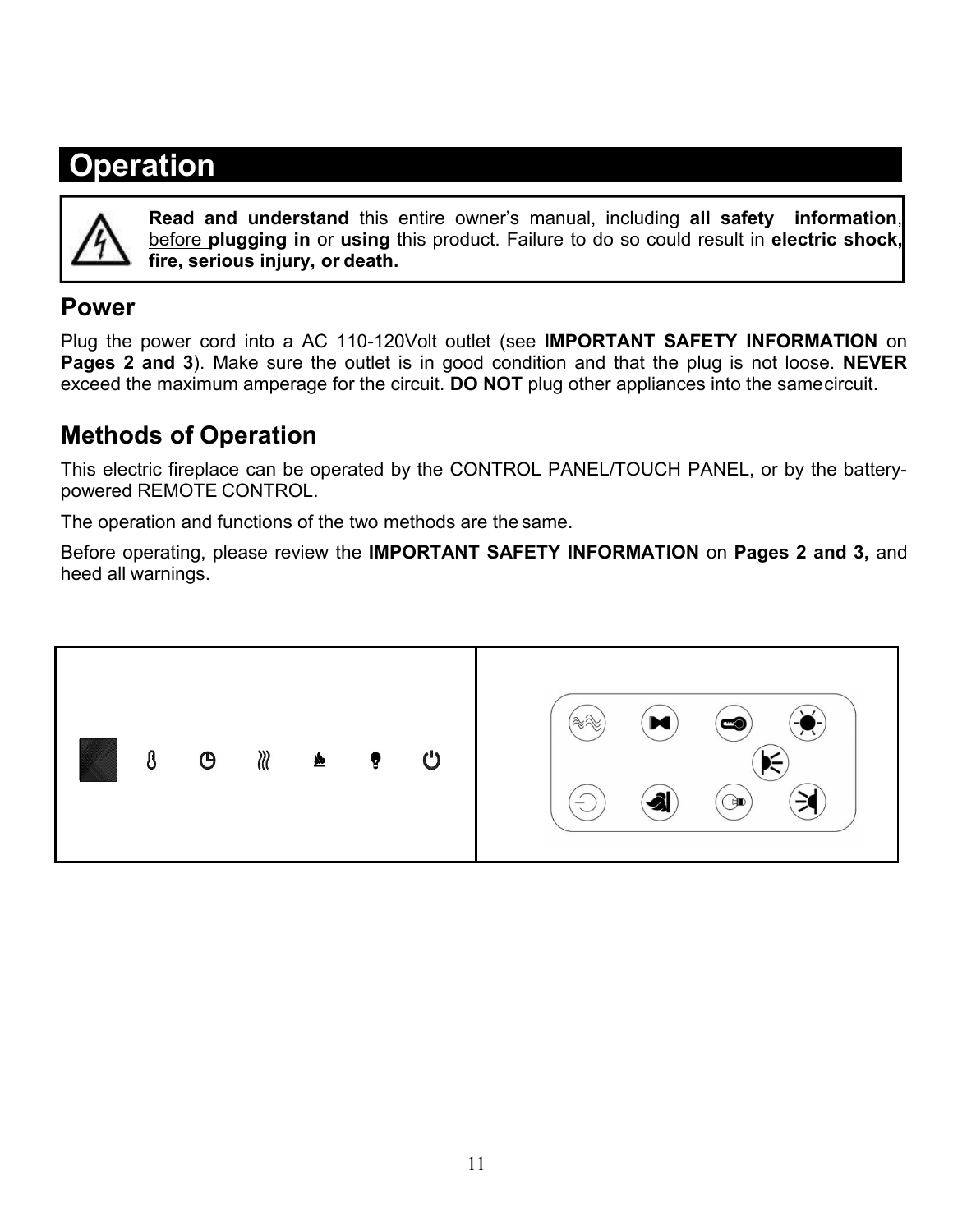## **Remote Control Operation**

|                               | <b>FUNCTION</b>                                                                                                                                                                                                                                                    | <b>ACTION &amp; INDICATION</b>                                                                                                                                |
|-------------------------------|--------------------------------------------------------------------------------------------------------------------------------------------------------------------------------------------------------------------------------------------------------------------|---------------------------------------------------------------------------------------------------------------------------------------------------------------|
| <b>POWER</b>                  | <b>ON:</b> Enables control panel functions and<br>remote control. Turns on flame effect.<br><b>OFF:</b> Disables control panel functions and<br>remote control. Turns off flame effect.                                                                            | 1. Press once. Indicator light turns on.<br>Power turns on. All functions enabled.<br>2. Press again. Flame effect turns off. Unit                            |
|                               | <b>TIMER button: Controls timer settings to</b><br>turn off fireplace at selected time.<br>Settings range from 0.5 hours to 8 hours.                                                                                                                               | goes to standby. All functions turn off.<br>1. Press once. Indicator light turns on.<br>Timer is set to 0.5 hours.<br>2. Press again until desired setting is |
| <b>TIMER</b>                  |                                                                                                                                                                                                                                                                    | reached. Indicator lights show setting.                                                                                                                       |
| <b>FLAME</b>                  | <b>FLAME</b> button: Makes flame effect<br>dimmer and brighter.<br><b>NOTE:</b> Flame effect stays on until power<br>button is turned off. Flame effect must be<br>on for fireplace to turn on.                                                                    | 1. Press once. Flame brightness effect<br>gets changing.<br>2. Press again. until desired setting is<br>reached.                                              |
|                               | <b>COLOR button: Makes the color flame</b><br>effect changing.<br><b>NOTE:</b> color effect stays on until power<br>button is turned off. Color flame effect<br>must be on for fireplace to turn on.                                                               | 1. Press once. Flame color effect gets<br>changing.<br>2. Press again until desired setting is<br>reached total 3 colors.                                     |
| <b>COLOR</b><br><b>HEATER</b> | <b>HEATER button:</b> Turns heater on and off.<br><b>NOTE:</b> The heater only works when the flame effect is on. If the flame effect is off, the<br>heater will not turn on.<br><b>NOTE:</b> To prevent overheating, the heater blows cool air for 10 seconds     |                                                                                                                                                               |
|                               | 1. Press once: Touch panel indicator becomes active.<br>2. Press again until desired setting is reached. Digital display shows setting circles as<br>belows.                                                                                                       |                                                                                                                                                               |
| <b>Temperat</b><br>ure        | Display value<br>$\bf{0}$<br>$\overline{2}$<br>3<br>4<br>5<br>$\mathbf{1}$<br>$^{\circ}$ C<br>22<br>23<br>24<br>Temperature<br>20<br>21<br>25<br>$\circ$ F<br>74<br>76<br>68<br>70<br>72<br>78<br>NOTE: Press the button for 5 seconds to switch between °C and °F | 6<br>7<br>8<br>9<br>10<br>26<br>27<br>28<br>29<br>30<br>80<br>82<br>84<br>86<br>88                                                                            |
|                               | LED Ember light button (1): Makes the<br>color on bottom effect changing.<br>NOTE: Ember color effect stays on until<br>power button is turned off.                                                                                                                | 1. Press once. Ember color effect gets<br>changing.<br>2. Press again. until desired setting is<br>reached, in total 10 colors recycling.                     |
|                               | LED Bottom light button (2): Makes the<br>color on bottom effect changing /flash<br>changing automatically.<br>NOTE: Ember color effect stays on until<br>power button is turned off.                                                                              | 1. Press once. Ember color effect gets<br>changing automatically.<br>2. Press again. Ember color effect gets<br>with flash changing automatically.            |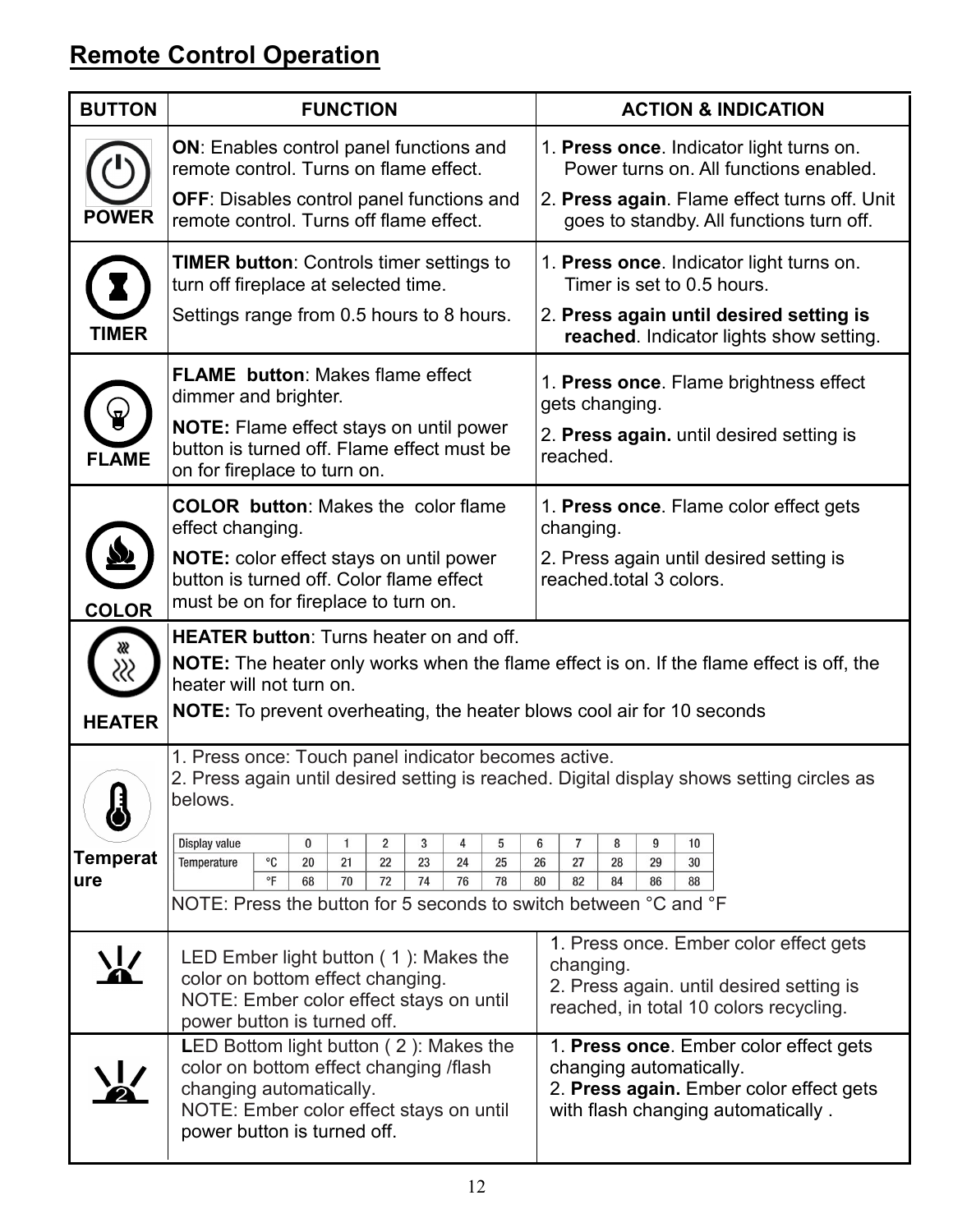

Flame speed button:Controls the speed<br>
of the flame.There are 3 flame speed<br>
settings: 01 (slowest), 02 (Medium), 03<br>
(fastest).<br>
The Default setting is 02 Flame speed button:Controls the speed<br>
of the flame.There are 3 flame speed<br>
settings: 01 (slowest), 02 (Medium), 03<br>
(fastest).<br>
The Default setting is Flame speed button:Controls the speed<br>
of the flame.There are 3 flame speed<br>
settings: 01 (slowest), 02 (Medium), 03<br>
(fastest).<br>
The Default setting is 02 (r<br>
Control Panel Oneration (fastest).

1. **Press once**. Flame speed gets changing.<br>2. **Press again** until desired setting is<br>reached. Display shows the setting.<br>The Default setting is 02 (medium speed) 1. **Press once**. Flame speed gets changing.<br>2. **Press again** until desired setting is<br>reached. Display shows the setting.<br>The Default setting is 02 (medium speed) 1. Press once. Flame speed gets changing.<br>
2. Press again until desired setting is<br>
reached. Display shows the setting.<br>
The Default setting is 02 (medium speed) 1. Press once. Flame speed gets changing.<br>
2. Press again until desired setting is<br>
reached. Display shows the setting.<br>
The Default setting is 02 (medium speed)

## **Touch-on Control Panel Operation**

|                 | Flame speed button: Controls the speed<br>of the flame. There are 3 flame speed                                                                              | 1. Press once. Flame speed gets changing.                                                |  |  |
|-----------------|--------------------------------------------------------------------------------------------------------------------------------------------------------------|------------------------------------------------------------------------------------------|--|--|
|                 | settings: 01 (slowest), 02 (Medium), 03<br>(fastest).                                                                                                        | 2. Press again until desired setting is<br>reached. Display shows the setting.           |  |  |
| <b>SPEED</b>    |                                                                                                                                                              | The Default setting is 02 (medium speed)                                                 |  |  |
|                 | <b>Touch-on Control Panel Operation</b>                                                                                                                      |                                                                                          |  |  |
| <b>BUTTON</b>   | <b>FUNCTION</b>                                                                                                                                              | <b>ACTION &amp; INDICATION</b>                                                           |  |  |
|                 | <b>ON:</b> Enables control panel functions and<br>remote control. Turns on flame effect.                                                                     | 1. Press once. Indicator light turns on.<br>Power turns on. All functions enabled.       |  |  |
| <b>POWER</b>    | <b>OFF:</b> Disables control panel functions and<br>remote control. Turns off flame effect.                                                                  | 2. Press again. Flame effect turns off. Unit<br>goes to standby. All functions turn off. |  |  |
|                 | <b>TIMER button:</b> Controls timer settings to<br>turn off fireplace at selected time.                                                                      | 1. Press once. Indicator light turns on.<br>Timer is set to 0.5 hours.                   |  |  |
| <b>TIMER</b>    | Settings range from 0.5 hours to 8 hours.                                                                                                                    | 2. Press again until desired setting is<br>reached. Indicator lights show setting.       |  |  |
|                 | <b>FLAME</b> button: Makes flame effect<br>dimmer and brighter.                                                                                              | 1. Press once. Flame brightness effect<br>gets changing.                                 |  |  |
| <b>FLAME</b>    | <b>NOTE:</b> Flame effect stays on until power<br>button is turned off. Flame effect must be<br>on for fireplace to turn on.                                 | 2. Press again. until desired setting is<br>reached.                                     |  |  |
|                 | <b>COLOR button: Makes the color flame</b><br>effect changing.                                                                                               | 1. Press once. Flame color effect gets<br>changing.                                      |  |  |
| <b>COLOR</b>    | <b>NOTE:</b> color effect stays on until power<br>button is turned off. Color flame effect<br>must be on for fireplace to turn on.                           | 2. Press again until desired setting is<br>reached total 3 colors.                       |  |  |
|                 | <b>HEATER button:</b> Turns heater on and off.                                                                                                               |                                                                                          |  |  |
|                 | <b>NOTE:</b> The heater only works when the flame effect is on. If the flame effect is off, the<br>heater will not turn on.                                  |                                                                                          |  |  |
| <b>HEATER</b>   | <b>NOTE:</b> To prevent overheating, the heater blows cool air for 10 seconds                                                                                |                                                                                          |  |  |
|                 | 1. Press once: Touch panel indicator becomes active.<br>2. Press again until desired setting is reached. Digital display shows setting circles as<br>belows. |                                                                                          |  |  |
| <b>Temperat</b> | Display value<br>2<br>$\bf{0}$<br>3<br>4<br>5<br>1<br>$^{\circ}$ C<br>Temperature<br>22<br>23<br>24<br>25<br>20<br>21                                        | 6<br>7<br>8<br>9<br>10<br>28<br>26<br>27<br>29<br>30                                     |  |  |
| ure             | $\mathsf{P}$<br>68<br>70<br>72<br>74<br>76<br>78                                                                                                             | 80<br>84<br>82<br>86<br>88                                                               |  |  |
|                 | NOTE: Press the button for 5 seconds to switch between °C and °F                                                                                             |                                                                                          |  |  |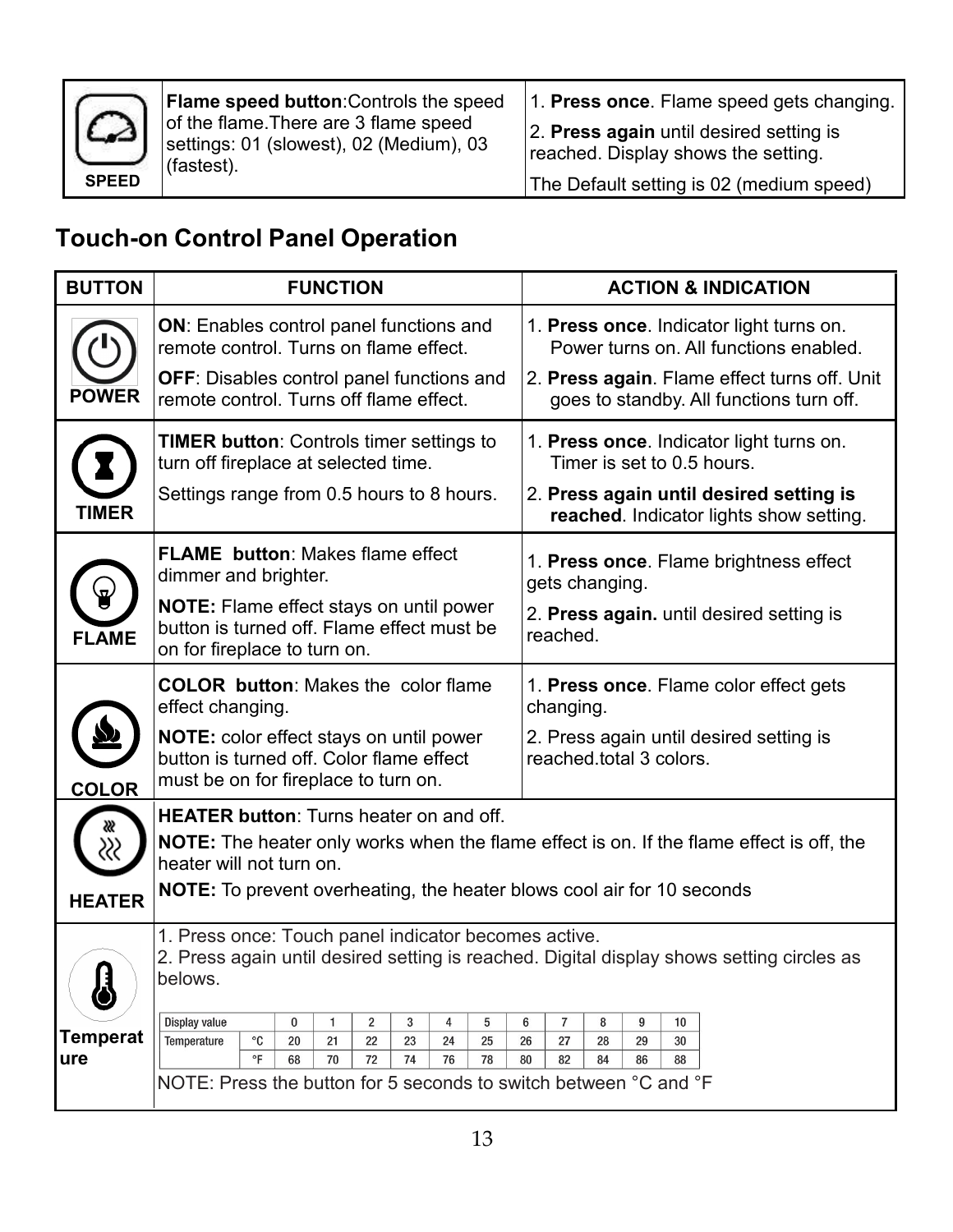**NOTICE**<br>
When the heater is first turned on, a slight odor may be present. This is normal and<br>
Should not occur again unless the heater is not used for a long period of time.<br>
NOTICE To improve operation, aim the remote c When the heater is first turned on, a slight odor may be present. This is normal and<br>should not occur again unless the heater is not used for a long period oftime.<br>To improve operation, aim the remote control at the front When the heater is first turned on, a slight odor may be present. This is normal and<br>should not occur again unless the heater is not used for a long period of time.<br>To improve operation, aim the remote control at the front

**NOTICE** When the heater is first turned on, a slight odor may be present. This is normal and should not occur again unless the heater is not used for a long period of time.<br> **NOTICE** To improve operation, aim the remote c

**TRICH When the heater is first turned on, a slight odor may be pre-**<br> **The should not occur again unless the heater is not used for a local of the should not occur again unless the heater is not used for a local**  $\blacksquare$  **To NOTICE** When the heater is first turned on, a slight odor may be present. This is normal and should not occur again unless the heater is not used for a long period of time.<br> **NOTICE** To improve operation, aim the remote c **NOTICE**<br> **KERT WHERE THE SET INCREMENTATION CONTINGLEM INCREDENTATIONS SHOWS SHOW AND THE SHOW OPERATURE TO IMPROVE THE SET INTEREM THE SET IN AUTOMOTICE THE PRESCRIPTION This heater is equipped with a Temperature Limitin** 

- 
- 
- The Unit of the heater is first turned on, a slight odor may be should not occur again unless the heater is not used for a form of press the buttons too quickly. Give the unit time to repress the buttons too quickly. Give **2. The Solution of Solution School School School School School School School School School School School School School School School School School School School School School School School School School School School Scho** 3. Inspect the fireplace to make sure no vents are blocked, or cloged of a long period ordine.<br> **Solution The fireplace to make sure in the fireplace of the fireplace DO NOT**<br> **Solution Section Fireplace to make sure limit** TICE To improve operation, aim the remote control at the from press the buttons too quickly. Give the unit time to recover that the value of the value of the value of the value of the value of the value of the value of the **EXECT TO UNITE TO UNITE TO UNITE THE POWER SHEARELY** Cive the unit time to respond to each command.<br> **IMPORTABLE CONTIFY THE CONTIFY CONTIFY** Sheater is equipped with a Temperature Limiting Control. Should the heater rea **IF THE PROME CONTROL CONTROL SERVE THE CONTROL SHOTER CONTROL**<br>
Sheater is equipped with a Temperature Limiting Control. Should the heater reach an unsafe<br>
perature, the heater will automatically turn OFF. To reset:<br>
1. U
- 
- 

## **Remote Control Battery Information**

This remote control uses one CR2025 battery (**Included**)



**NEVER** dispose of battery in **fire.** Failure to observe this precaution **may result in an explosion**. Dispose of batteries at your local hazardous material processing center.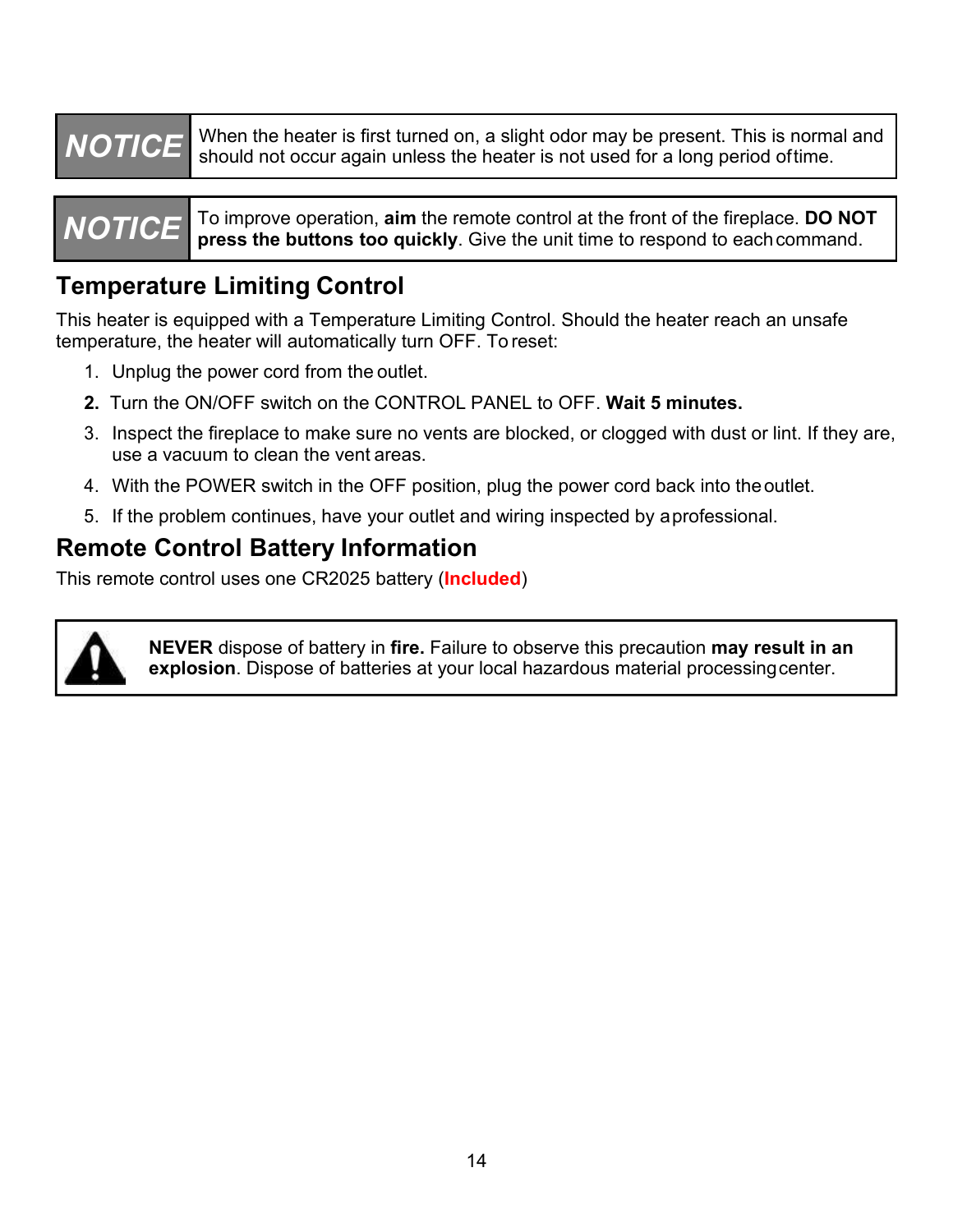## **Cleaning**



**Care and Maintenance**<br> **Care and Maintenance**<br> **ALWAYS** turn the heater OFF and unplug the power cord from<br> **CALWAYS** turn the heater OFF and unplug the power cord from<br>
electric shock, fire, or personal injury.<br> **A**NEVER **ALWAYS** turn the heater OFF and unplug the power cord from the outlet before cleaning, performing maintenance, or moving this fireplace. Failure to do so could result in electric shock, fire, or personal injury. **cind Maintenance**<br>**g**<br>**ALWAYS** turn the heater OFF and unplug the power cord from the outlet before<br>cleaning, performing maintenance, or moving this fireplace. Failure to do so could result in<br>electric shock, fire, or per **example 10 Maintenance Set of Frame in the power cord from the outlet before cleaning, performing maintenance, or moving this fireplace. Failure to do so could result in electric shock, fire, or personal injury.**<br>NEVER im **firm of Maintenance**<br>**g**<br>**ALWAYS** turn the heater OFF and unplug the<br>cleaning, performing maintenance, or moving this fi<br>**electric shock, fire, or personal injury.**<br>NEVER immerse in water or spray with water. E<br>fire, or p **EXECUTE SERVE AND SERVE CONDENSEDED CONDENSED CONDENSED CONDENSED CREAT CHANNANT SURVEY CHANNANT SURVER IMPORTAINING A SURVER IMPORT CONDENSITY CONDENSED CONDENSED FOR A SURVER IMPORT WELL TO BUT USING A CITY OF PERSONAL EXECUTE:** ALWAYS turn the heater OFF and unplug the power cord from the outlet before cleaning, performing maintenance, or moving this fireplace. Failure to do so could result in electric shock, fire, or personal injury.<br> **ALWAYS** turn the heater OFF and unplug the power cord from the outlet before<br>
deteric shock, fire, or personal injury.<br> **ALWAYS** turn enders are allowing this fireplace. Failure to do so could result in<br>
deteric shock, fi



## **Metal:**

- 
- **Glass:**
- cleaning, performing maintenance, or moving in electric shock, fire, or personal injury.<br>
NEVER immerse in water or spray with wat<br>
fire, or personal injury.<br>
Buff using a soft cloth, slightly dampened with a cit<br>
DO NOT u The electric shock, fire, or personal injury.<br>
NEVER immerse in water or spray with water. Doing so could result in electric shock,<br>
fire, or personal injury.<br>
I Buff using a soft cloth, slightly dampened with a citrus oi **THEVER immerse in water or spray with water**. Doing so could result in electric shock,<br> **EXECUTE:**<br> **EXECUTE:**<br> **EXECUTE:**<br> **EXECUTE:**<br> **EXECUTE:**<br> **EXECUTE:**<br> **EXECUTE:**<br> **EXECUTE:**<br> **EXECUTE:**<br> **EXECUTE:**<br> **EXECUTE:**<br> tal:<br>
□ Buff using a soft cloth, slightly dampened with a citrus oil-based product.<br>
□ DO NOT use brass polish or household cleaners as these products will damage the metal trim.<br>
ss:<br>
□ Use a good quality glass cleaner s **Interact Conduct Conduct Conduct Conduct**<br> **IDONOT** use brass polish or household cleaners as these products will damage the metaltrim.<br> **IDONOT** use a good quality glass cleaner sprayed onto the cloth or towel. Dry thor
	-

## **Vents:**

## **Plastic:**

- 
- 

## **Maintenance**



**inside!**



**Risk of electric shock! DO NOT OPEN any solution** of dish sapp and warmwater.<br> **Risk of electric shock** in the heater and direct and venture as equally with a slightly damp cloth and a mild solution of dish soap and war **ALWAYS** turn the heater of the power cord from the heater and venture of the set of the set of the set of the set of the set of the set of the set of the set of the set of the set of the set of the set of the set of the s a vacuum or duster to remove dust and dirt from the heater and ventareas.<br>
e gently with a slightly damp cloth and a mild solution of dish soap and warmwater.<br> **ER** use abrasive cleansers, liquid sprays, or any cleaner tha **electric shock, fire, or personal injury**.<br> **electric shock, fire, or personal injury**.<br> **Electrical and Moving Parts:**<br> **Electrical and Moving Parts:**<br> **Electrical and Moving Parts:**<br> **Electrical and Moving Parts:**<br> **Ele** The fan motors are lubricated at the factory and will not require lubrication.<br>
The fan motors are lubricated at the factory and will not require lubrication.<br>
The fan motors are lubricated at the factory and will not req **THE COMPONE COMPONE COMPONER ARE IN CONSUMBER 1999**<br> **ELECTRATE CONSUMERED CONSUMED ARE INTEGRATES (SET ARE IN THE FIRE CONSUMED ARE IN THE FIRE CONSUMERED SOLUTION CONSUMERED CONSUMERED CONSUMERED CONSUMERED CONSUMERED** The misidel Store fectric shock! DO NOT OPEN any panels ! No user-server inside!<br>
ALWAYS turn the heater OFF and unplug the power cord from the deaning, performing maintenance, or moving this fireplace. Failure to do sele **EXERCT SHOCK!** DO NOT OPEN any panels ! No user-serviceable parts<br> **ALWAYS** turn the heater OFF and unplug the power cord from the outlet before<br>
cleaning, performing maintenance, or moving this fireplace. Failure to do s inside!<br>ALWAYS turn the heater OFF and unplug the power cord fr<br>cleaning, performing maintenance, or moving this fireplace. Failure<br>electric shock, fire, or personal injury.<br>and Moving Parts:<br>fan motors are lubricated at t

- 
- 

### **Storage:**

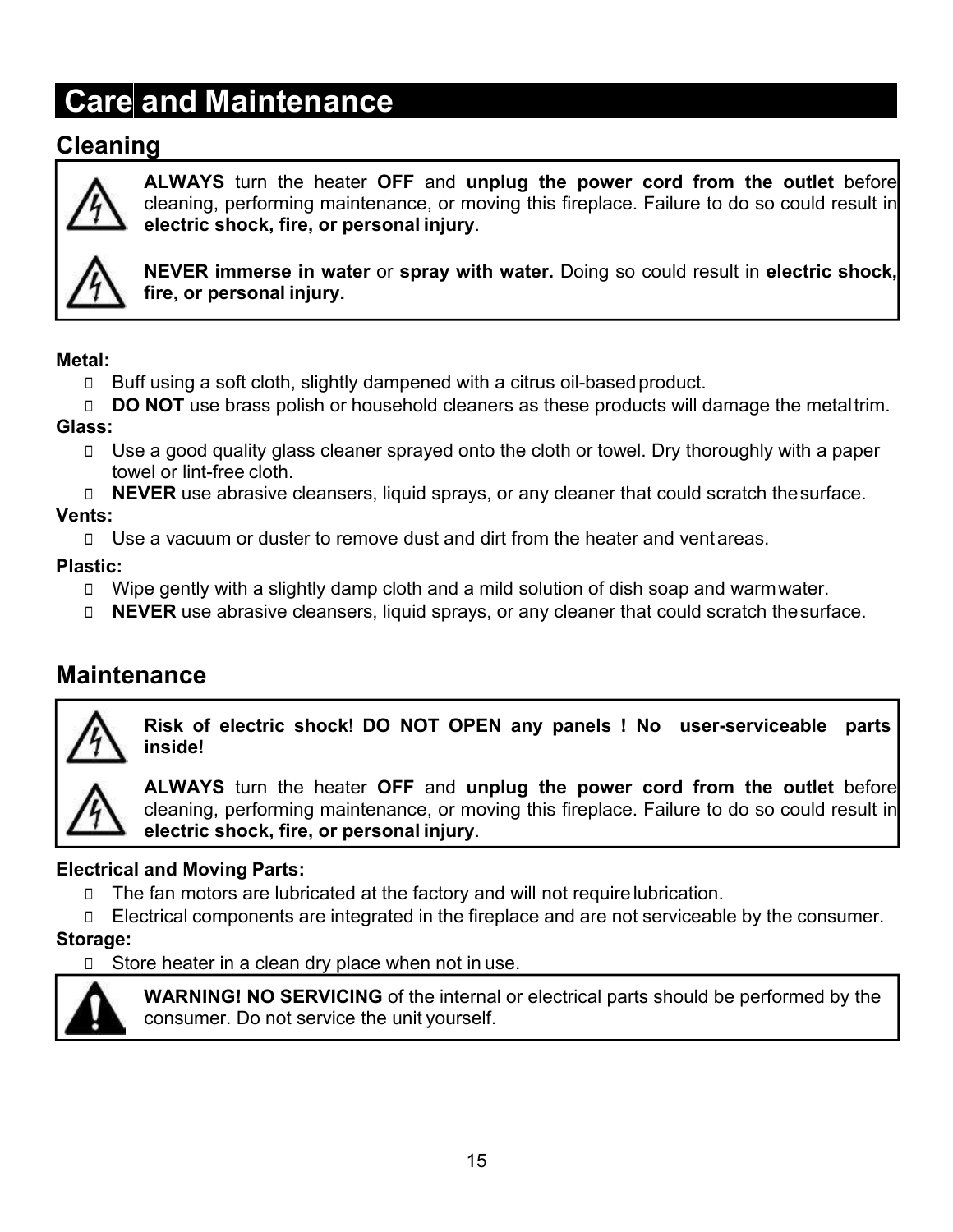# *Troubleshooting*

## ! **WARNING**

# **DISCONNECTED THE APPLIANCE COMPLETELY AND LET COOL PRIOR TO ANY SERVICE.**<br>TA QUALIFIED SERVICE PERSON SHOULD SERVICE AND REPAIR THIS ELECTRIC APPLIANCE.<br>The service person should service and repair this electric appliance

| DISCONNECTED THE APPLIANCE COMPLETELY AND LET COOL PRIOR TO ANY SERVICE.<br>ONLY A QUALIFIED SERVICE PERSON SHOULD SERVICE AND REPAIR THIS ELECTRIC APPLIANCE.<br><b>Possible Cause</b><br><b>Solution</b><br>1. Reset switch by turning main<br>1. Fireplace has overheated<br>and will not turn on.<br>power switch off and waiting 10<br>and safety devise has caused<br>minutes then turning it back on<br>thermal switch to disconnect<br>or reset circuit breaker.<br>or home circuit breaker has<br>opened.<br>1. Inspect wiring for loose con-<br>1. Loose wiring.<br>nections.<br>2. Flame motor defective.<br>2. Call a qualified service techni-<br>cian to replace flame motor.<br>3. Flame rod out of place<br>transit/handling<br>rough<br>This issue can be<br>product.<br>corrected as simple as removing<br>the glass, flipping the fireplace<br>upside down, removing a set of<br>screws<br>the flame rod back into place.<br>1. Disconnect from power source<br>1. Wiring is loose.<br>and inspect wiring for loose<br>connections and repair or<br>replace if necessary.<br>2. Push the flame button to high<br>1. Wiring is loose.<br>2.Ember is in off mode<br>if necessary.<br>2. Push the ember button is high<br>1. Low batteries.<br>1. Replace batteries in<br>remote control.<br>does not work.<br>2. Not aiming control correctly.<br>2. Aim control at sensor located<br>directly behind glass screen in |                                                                      | A WARNING |                                 |
|----------------------------------------------------------------------------------------------------------------------------------------------------------------------------------------------------------------------------------------------------------------------------------------------------------------------------------------------------------------------------------------------------------------------------------------------------------------------------------------------------------------------------------------------------------------------------------------------------------------------------------------------------------------------------------------------------------------------------------------------------------------------------------------------------------------------------------------------------------------------------------------------------------------------------------------------------------------------------------------------------------------------------------------------------------------------------------------------------------------------------------------------------------------------------------------------------------------------------------------------------------------------------------------------------------------------------------------------------------------------------------------------------------------------------------------|----------------------------------------------------------------------|-----------|---------------------------------|
|                                                                                                                                                                                                                                                                                                                                                                                                                                                                                                                                                                                                                                                                                                                                                                                                                                                                                                                                                                                                                                                                                                                                                                                                                                                                                                                                                                                                                                        |                                                                      |           |                                 |
|                                                                                                                                                                                                                                                                                                                                                                                                                                                                                                                                                                                                                                                                                                                                                                                                                                                                                                                                                                                                                                                                                                                                                                                                                                                                                                                                                                                                                                        | <b>Problem</b>                                                       |           |                                 |
| 3."Flame Rod" out of place due to<br>of the<br>that are holding the<br>bottom frame plate and placing<br>1. Disconnect from power source<br>and inspect wiring for loose<br>connections and repair or replace                                                                                                                                                                                                                                                                                                                                                                                                                                                                                                                                                                                                                                                                                                                                                                                                                                                                                                                                                                                                                                                                                                                                                                                                                          | 1. Fireplace turns off                                               |           |                                 |
|                                                                                                                                                                                                                                                                                                                                                                                                                                                                                                                                                                                                                                                                                                                                                                                                                                                                                                                                                                                                                                                                                                                                                                                                                                                                                                                                                                                                                                        | 2. Flame is not moving.                                              |           |                                 |
|                                                                                                                                                                                                                                                                                                                                                                                                                                                                                                                                                                                                                                                                                                                                                                                                                                                                                                                                                                                                                                                                                                                                                                                                                                                                                                                                                                                                                                        |                                                                      |           |                                 |
|                                                                                                                                                                                                                                                                                                                                                                                                                                                                                                                                                                                                                                                                                                                                                                                                                                                                                                                                                                                                                                                                                                                                                                                                                                                                                                                                                                                                                                        | 3. Flame is not visible.                                             |           |                                 |
|                                                                                                                                                                                                                                                                                                                                                                                                                                                                                                                                                                                                                                                                                                                                                                                                                                                                                                                                                                                                                                                                                                                                                                                                                                                                                                                                                                                                                                        | 4. Log set and/or is not<br>glowing.                                 |           |                                 |
|                                                                                                                                                                                                                                                                                                                                                                                                                                                                                                                                                                                                                                                                                                                                                                                                                                                                                                                                                                                                                                                                                                                                                                                                                                                                                                                                                                                                                                        | 5. Remote control                                                    |           |                                 |
| 3. Defective remote control and<br>3. Replace remote control and/or<br>/or sensor.<br>sensor.                                                                                                                                                                                                                                                                                                                                                                                                                                                                                                                                                                                                                                                                                                                                                                                                                                                                                                                                                                                                                                                                                                                                                                                                                                                                                                                                          |                                                                      |           | center of unit just above logs. |
| 1. Check plug.<br>1. Fireplace is not plugged in to<br>an electrical outlet.<br>2. Call a qualified service techni-<br>2. Control failure.<br>cian.<br>3. Reset breaker.<br>3. Breaker tripped.                                                                                                                                                                                                                                                                                                                                                                                                                                                                                                                                                                                                                                                                                                                                                                                                                                                                                                                                                                                                                                                                                                                                                                                                                                        | 6. Fireplace will not<br>come on when<br>switch is flipped to<br>ON. |           |                                 |